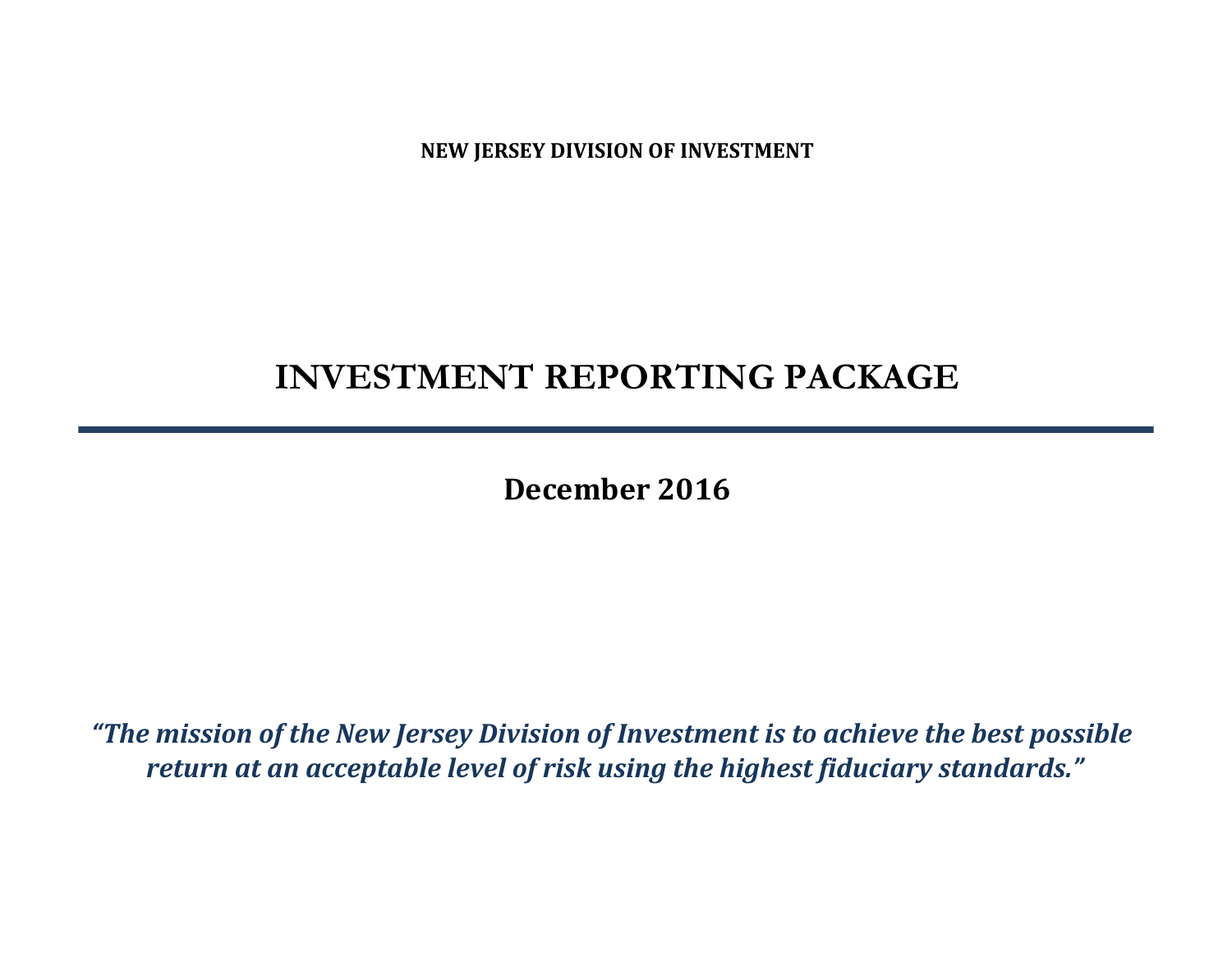# **New Jersey Division of Investment Actual Allocation vs FY 2017 Investment Plan Target 12/31/2016**

|                                                 | <b>Actual</b>       |                 |                     |                      |
|-------------------------------------------------|---------------------|-----------------|---------------------|----------------------|
|                                                 | <b>Allocation %</b> | <b>Target %</b> | <b>Difference %</b> | <b>Allocation \$</b> |
| Absolute Return/Risk Mitigation                 | 5.24%               | 5.00%           | 0.24%               | 3,730.69             |
| <b>Risk Mitigation</b>                          | 5.24%               | 5.00%           | 0.24%               | 3,730.69             |
| Cash Equivalents <sup>(1)</sup>                 | 1.74%               | 5.50%           | $-3.76%$            | 1,235.17             |
| <b>Short Term Cash Equivalents</b>              | 0.35%               | 0.00%           | 0.35%               | 248.28               |
| <b>TIPS</b>                                     | 0.70%               | 0.00%           | 0.70%               | 496.60               |
| <b>US Treasuries</b>                            | 1.83%               | 3.00%           | $-1.17%$            | 1,298.82             |
| <b>Total Liquidity</b>                          | 4.61%               | 8.50%           | $-3.89%$            | 3,278.87             |
| <b>Investment Grade Credit</b>                  | 8.96%               | 10.00%          | $-1.04%$            | 6,375.49             |
| Public High Yield                               | 2.29%               | 2.50%           | $-0.21%$            | 1,632.67             |
| <b>Global Diversified Credit</b>                | 4.65%               | 5.00%           | $-0.35%$            | 3,312.35             |
| Credit Oriented Hedge Funds                     | 3.02%               | 1.00%           | 2.02%               | 2,147.46             |
| Debt Related Private Equity                     | 1.05%               | 2.00%           | $-0.95%$            | 747.52               |
| <b>Debt Related Real Estate</b>                 | 0.63%               | 1.00%           | $-0.37%$            | 447.68               |
| <b>Total Income</b>                             | 20.61%              | 21.50%          | $-0.89%$            | 14,663.17            |
| Commodities                                     | 0.51%               | 0.00%           | 0.51%               | 361.89               |
| <b>Private Real Assets</b>                      | 2.49%               | 2.50%           | $-0.01%$            | 1,769.29             |
| <b>Equity Related Real Estate</b>               | 5.35%               | 6.25%           | $-0.90%$            | 3,806.48             |
| <b>Total Real Return</b>                        | 8.34%               | 8.75%           | $-0.41%$            | 5,937.66             |
| <b>US Equity</b>                                | 29.62%              | 30.00%          | $-0.38%$            | 21,075.00            |
| Non-US Developed Markets Equity                 | 10.63%              | 11.50%          | $-0.87%$            | 7,565.41             |
| <b>Emerging Markets Equity</b>                  | 5.85%               | 6.50%           | $-0.65%$            | 4,161.79             |
| <b>Equity Oriented Hedge Funds</b>              | 3.07%               | 0.00%           | 3.07%               | 2,184.62             |
| <b>Buyouts/Venture Capital</b>                  | 9.35%               | 8.25%           | 1.10%               | 6,655.16             |
| <b>Total Global Growth</b>                      | 58.52%              | 56.25%          | 2.27%               | 41,641.98            |
| Opportunistic Private Equity                    | 0.39%               | 0.00%           | 0.39%               | 276.90               |
| Police and Fire Mortgage Program <sup>(2)</sup> | 1.57%               | 0.00%           | 0.21%               | 1,119.52             |
| <b>Other Cash and Receivables</b>               | 0.72%               | 0.00%           | 0.72%               | 513.83               |
| <b>Total Pension Fund</b>                       | 100.00%             | 100.00%         | 0.00%               | 71,162.62            |

**1 The cash aggregate comprises the two common fund cash accounts, in addition to the seven plan cash accounts.** 

**2 For Financial Reporting Police and Fire Mortgage Program is considered a receivable under GASB 72.**

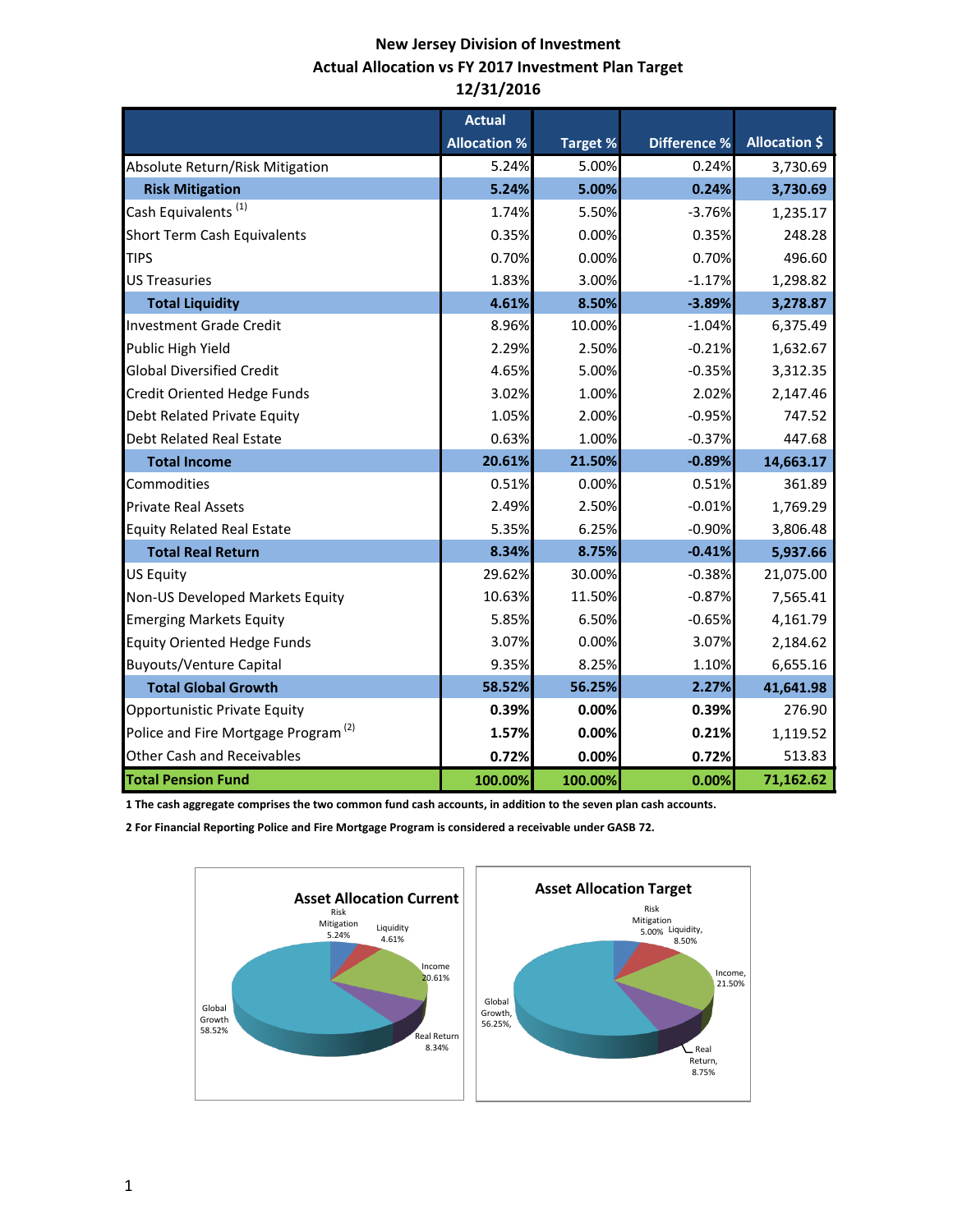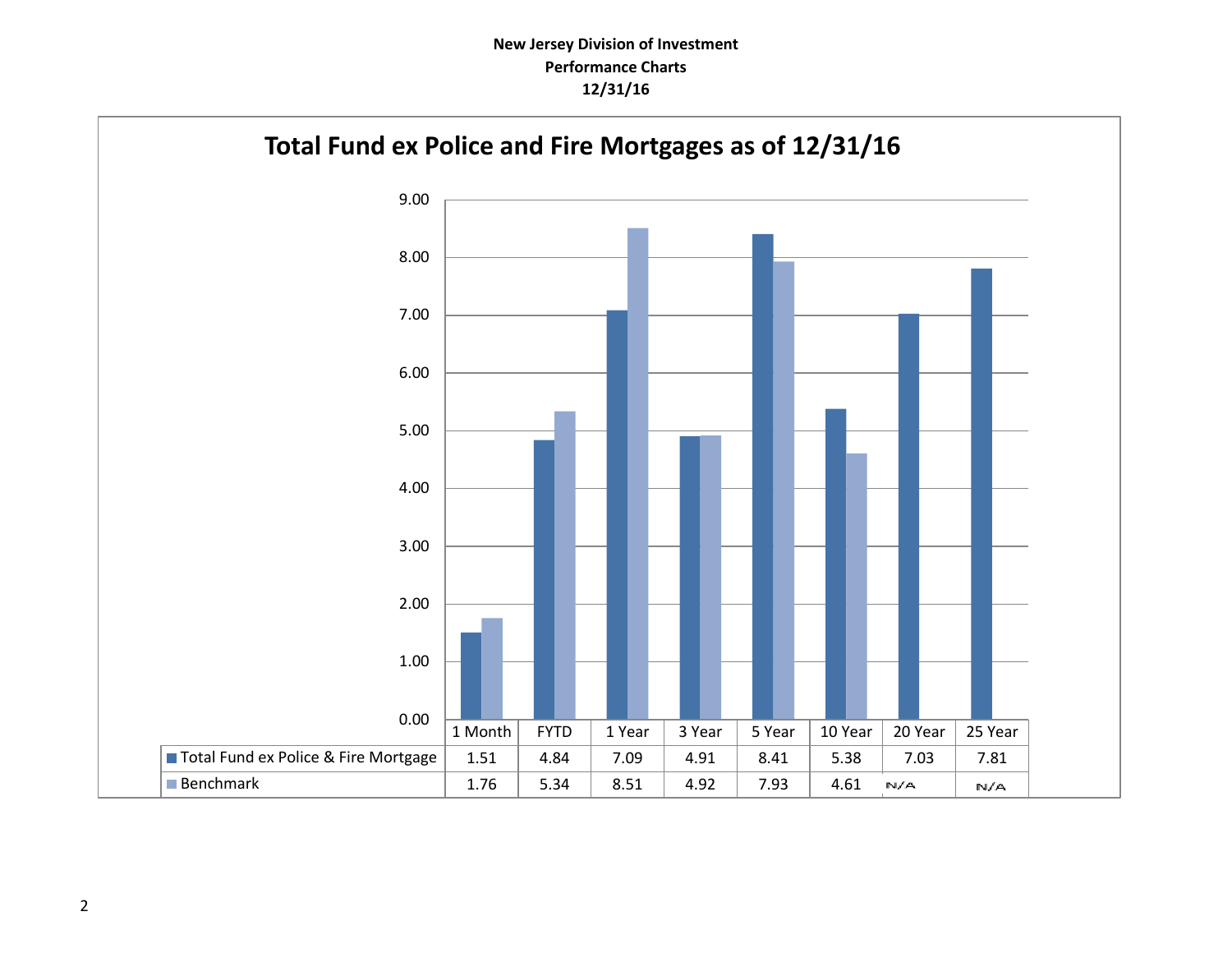

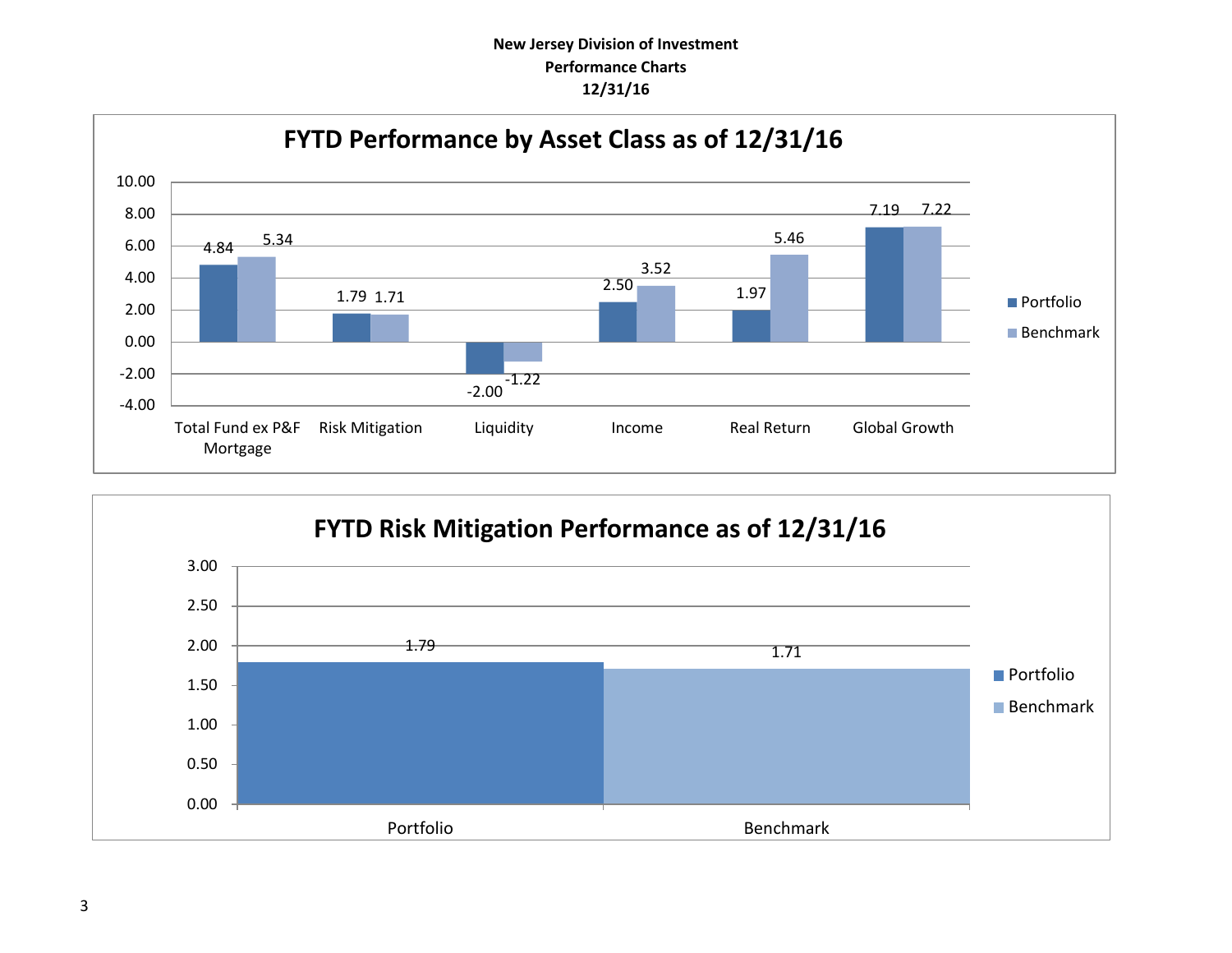

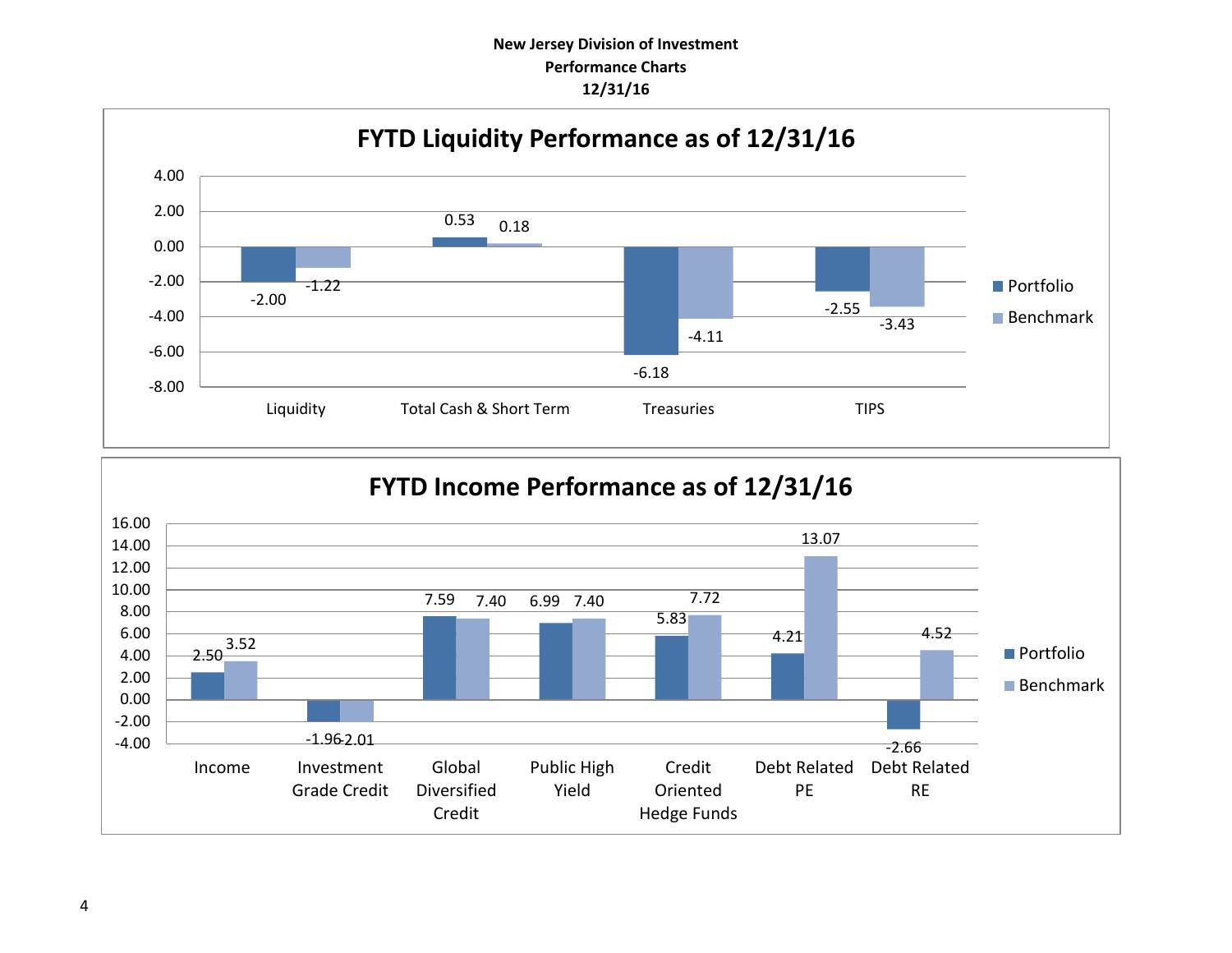



\*Reported on a 1 month lag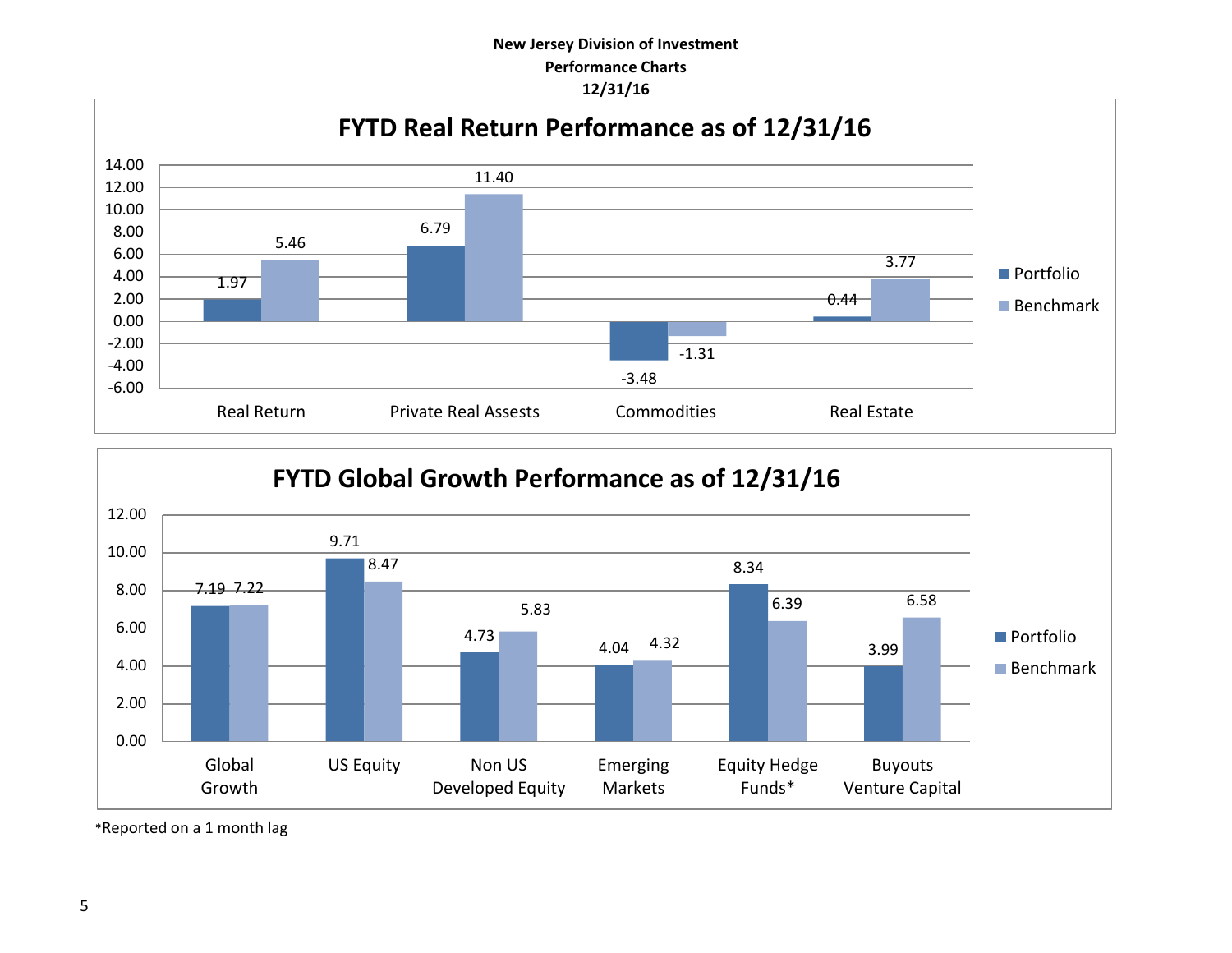#### **New Jersey Division of Investment**

**Pension Fund Performance Versus Benchmark**

| 12/31/16                                                          |         |             |        |         |         |                 |
|-------------------------------------------------------------------|---------|-------------|--------|---------|---------|-----------------|
|                                                                   | 1 month | <b>FYTD</b> | 1 Year | 3 Years | 5 Years | <b>10 Years</b> |
| Domestic Equity with Cash, Hedges, Miscellaneous                  | 2.01    | 9.65        | 11.63  | 7.54    | 14.21   | 7.65            |
| <b>S&amp;P 1500 Composite</b>                                     | 2.04    | 8.47        | 13.03  | 8.89    | 14.78   | 7.19            |
| Equity Only (Ex Cash)                                             | 2.02    | 9.71        | 11.61  | 7.55    | 14.40   |                 |
| <b>Equity Only-Diversified Fund</b>                               | 2.12    | 9.10        | 12.43  | 8.07    | 14.31   |                 |
| Equity Only-Concentrated Fund                                     | 1.96    | 10.52       | 11.26  | 7.23    | 14.89   |                 |
| Domestic Fixed Income with Cash, Hedges, Miscellaneous            | 0.64    | 0.96        | 7.06   | 4.52    | 4.38    | 7.02            |
| <b>Fixed Income Blended Benchmark</b>                             | 0.87    | 1.23        | 9.24   | 4.01    | 3.75    | 6.10            |
| <b>Investment Grade</b>                                           | 0.26    | (2.60)      | 3.54   | 3.44    | 2.83    | 6.17            |
| <b>Investment Grade Blended Benchmark</b>                         | 0.26    | (2.48)      | 4.45   | 3.52    | 2.82    | 6.21            |
| High Yield                                                        | 1.32    | 7.52        | 13.92  | 7.50    | 10.60   |                 |
| <b>Barclays High Yield Index</b>                                  | 1.85    | 7.40        | 17.13  | 4.66    | 7.36    |                 |
| <b>International Equity with Cash, Hedges, Miscellaneous</b>      | 2.28    | 4.83        | 4.24   | (2.06)  | 4.50    | 0.08            |
| <b>MSCI All World Country Index (ex US)</b>                       | 2.56    | 5.57        | 4.50   | (1.78)  | 5.00    | 0.96            |
| <b>Custom International Equity Markets Index</b>                  | 2.07    | 5.26        | 5.21   | (1.72)  | 4.65    |                 |
| Developed Markets Equity                                          | 3.02    | 4.73        | 1.50   | (1.47)  | 6.62    |                 |
| Custom International Equity Developed Markets Index               | 2.07    | 5.26        | 5.21   | (1.72)  | 4.65    |                 |
| <b>Emerging Markets Equity</b>                                    | 0.70    | 4.04        | 12.16  | (3.41)  | 0.90    |                 |
| Custom International Equity Emerging Markets Index                | 0.12    | 4.32        | 10.92  | (2.34)  | 1.77    |                 |
| <b>Alternative Investments</b>                                    | 1.22    | 3.26        | 5.42   | 7.43    | 8.73    | 4.62            |
| <b>Hedge Funds</b>                                                | 1.70    | 4.59        | 2.16   | 2.96    | 5.91    | 3.52            |
| HFRI Fund of Funds Composite (one month lag)                      | 0.23    | 1.76        | (0.82) | 1.32    | 3.12    | 1.40            |
| <b>Private Equity</b>                                             | 1.00    | 4.00        | 8.63   | 14.66   | 14.79   | 8.38            |
| Cambridge Associates (Data only available quarterly) <sup>1</sup> | 3.89    | 6.58        | 7.35   | 10.31   | 12.86   | 10.61           |
| <b>Real Estate</b>                                                | 0.75    | 0.09        | 7.15   | 10.55   | 11.27   | (1.81)          |
| Real Estate Index (Data only available quarterly) <sup>1</sup>    | 1.83    | 3.77        | 9.08   | 11.42   | 11.55   | 7.24            |
| Real Assets/Commodities                                           | 1.32    | 3.36        | 7.04   | (1.04)  | (1.21)  |                 |
| <b>Bloomberg Commodity Index</b>                                  | 1.80    | (1.31)      | 11.77  | (11.26) | (8.95)  |                 |
| Plan Cash <sup>2</sup>                                            | 0.15    | 0.70        | 1.57   | 1.22    | 0.80    |                 |
| <b>US Treasury Bills (3 month)</b>                                | 0.03    | 0.15        | 0.27   | 0.11    | 0.09    | 0.73            |
| <b>Total Pension Fund</b>                                         | 1.49    | 4.78        | 7.01   | 4.88    | 8.32    |                 |
| <b>Total Pension Fund ex Police and Fire Mortgages</b>            | 1.51    | 4.84        | 7.09   | 4.91    | 8.41    | 5.38            |
| <b>Total Fund Benchmark</b>                                       | 1.76    | 5.34        | 8.51   | 4.92    | 7.93    | 4.61            |

**<sup>1</sup>Cambridge Associates & NCREIF (NPI) Benchmarks are only reported on an quarterly basis, non quarter-end months are reported as 0%**

**2 The cash aggregate comprises the seven plan cash accounts**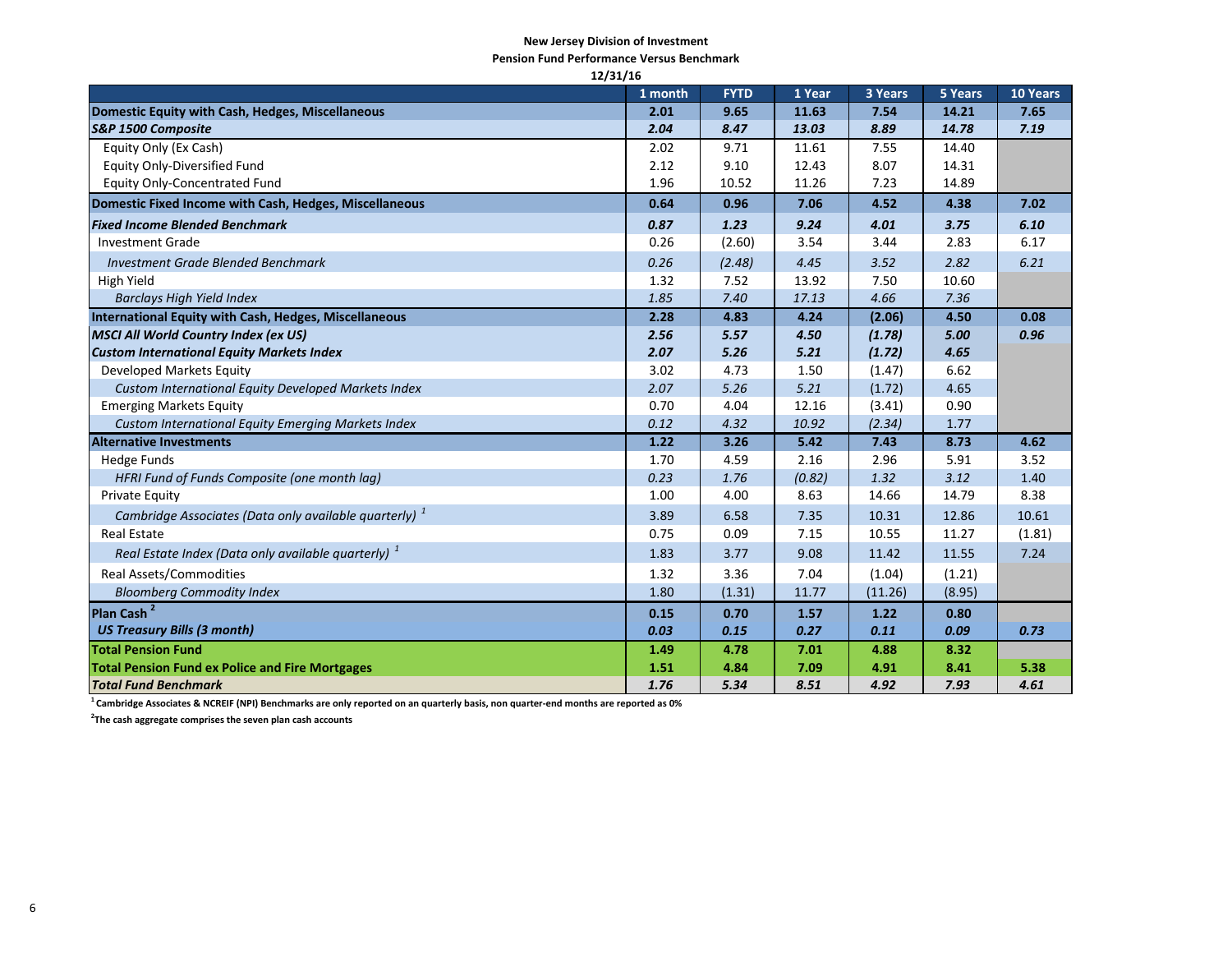# **New Jersey Division of Investment Domestic Equity December 31, 2016**

## **Top Holdings**

|                              | % of             |
|------------------------------|------------------|
| Company                      | <b>Portfolio</b> |
| <b>APPLE INC</b>             | 3.39             |
| <b>ALPHABET INC</b>          | 2.80             |
| <b>MICROSOFT CORP</b>        | 2.76             |
| <b>FACEBOOK INC</b>          | 2.06             |
| <b>EXXON MOBIL</b>           | 1.94             |
| <b>JOHNSON &amp; JOHNSON</b> | 1.86             |
| <b>JP MORGAN CHASE</b>       | 1.73             |
| AMAZON.COM                   | 1.71             |
| <b>WELLS FARGO</b>           | 1.60             |
| <b>WALT DISNEY</b>           | 1.54             |

# **Portfolio Sector Weightings**

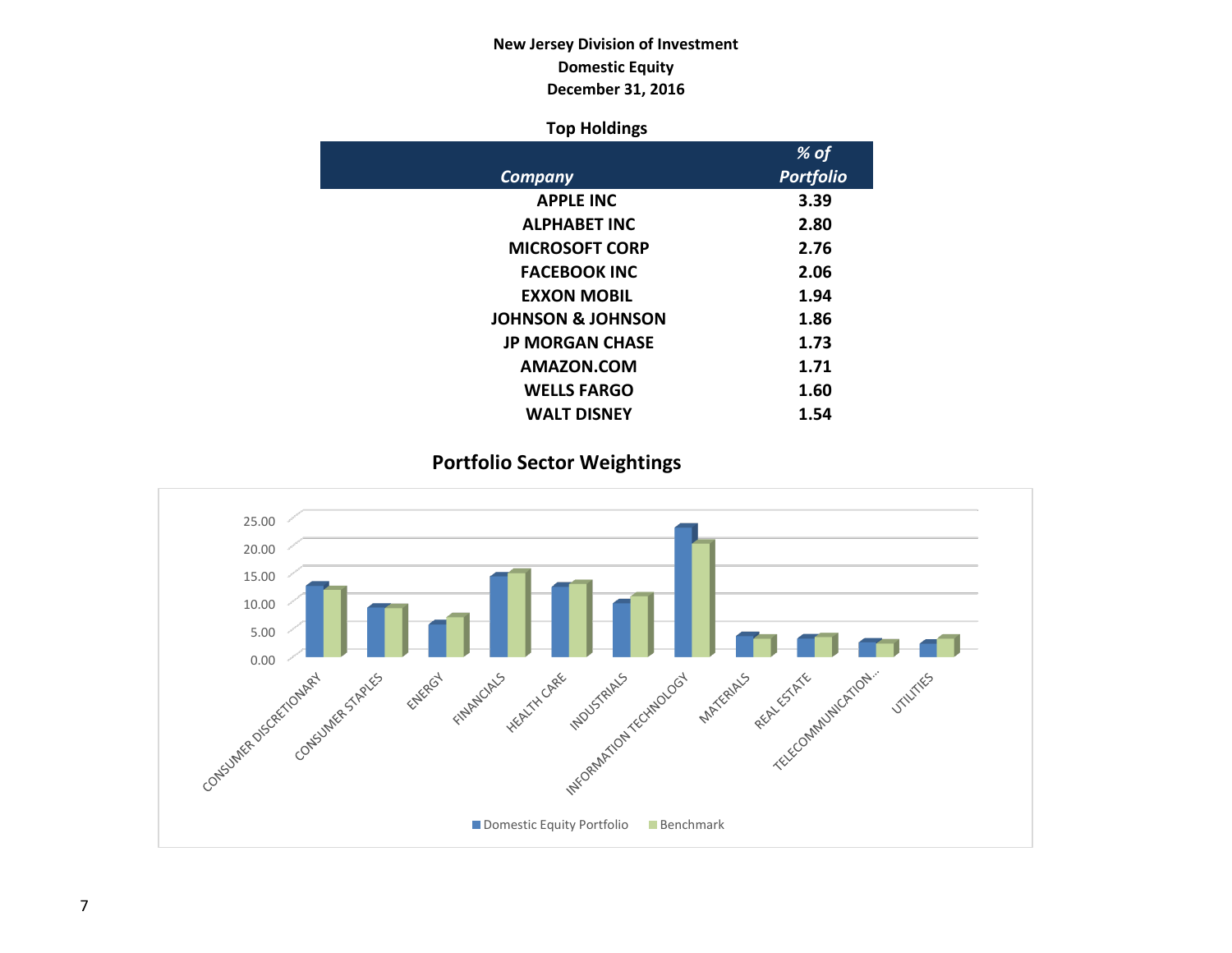## **New Jersey Division of Investment Investment Grade Portfolio December 31, 2016**

|                               | <b>Portfolio</b> | Benchmark <sup>(1)</sup> | <b>Difference</b> |
|-------------------------------|------------------|--------------------------|-------------------|
| S & P's Quality Rating        | $AA-3$           | A+l                      | N/A               |
| Coupon (%)                    | 3.64             | 4.79                     | $-1.15$           |
| <b>Current Yield</b>          | 3.31             | 4.27                     | $-0.96$           |
| Duration                      | 6.58             | 6.89                     | $-0.31$           |
| <b>Option Adjusted Spread</b> | 74.77            | 106.28                   | $-31.51$          |
| Convexity                     | 0.30             | 1.58                     | $-1.28$           |
| Maturity (yrs)                | 7.85             | 10.05                    | $-2.20$           |

| <b>Maturities</b> | <b>Portfolio</b> | Benchmark <sup>(1)</sup> |
|-------------------|------------------|--------------------------|
| $0-5yr$           | 33.04            | 0.35                     |
| $5-10$ yr         | 50.15            | 0.45                     |
| $10-15$ yr        | 8.94             | 10.67                    |
| 15-20yr           | 1.31             | 12.33                    |
| 20-25yr           | 1.09             | 24.92                    |
| 25-30yr           | 4.58             | 47.89                    |
| $>30$ yr          | 0.00             | 3.38                     |
| Unclassified      | 0.90             | 0.02                     |

(1) Barclay's Gov/Credit Long

(2) Includes all affiliated entities

(3) Excluding US Treasuries and Tips

|                             | <b>Portfolio</b> | Benchmark <sup>(1)</sup> Difference |          |              | Issuer Name <sup>(2)</sup> | Market Value [%] |
|-----------------------------|------------------|-------------------------------------|----------|--------------|----------------------------|------------------|
| S & P's Quality Rating      | $AA-3$           | $A+$                                | N/A      |              | <b>U.S Treasury</b>        | 15.51%           |
| Coupon (%)                  | 3.64             | 4.79                                | $-1.15$  | ITII         | U.S. Tips                  | 5.95%            |
| Current Yield               | 3.31             | 4.27                                | $-0.96$  | <b>IMP</b>   | <b>Prov of Manitoba</b>    | 3.88%            |
| <b>Duration</b>             | 6.58             | 6.89                                | $-0.31$  | <b>ONT</b>   | <b>Prov of Ontario</b>     | 3.33%            |
| Option Adjusted Spread      | 74.77            | 106.28                              | $-31.51$ | <b>AID</b>   | Aid to Israel              | 3.27%            |
| Convexity                   | 0.30             | 1.58                                | $-1.28$  |              | AT&T                       | 3.26%            |
| Maturity (yrs)              | 7.85             | 10.05                               | $-2.20$  | <b>BROCL</b> | <b>Prov of Br Col</b>      | 2.67%            |
| *This is a custom benchmark |                  |                                     |          | IQ           | <b>Prov of Quebec</b>      | 2.58%            |
|                             |                  |                                     |          | <b>ORCL</b>  | Oracle                     | 2.45%            |
|                             |                  |                                     |          | <b>QHEL</b>  | Hydro Quebec               | 2.29%            |

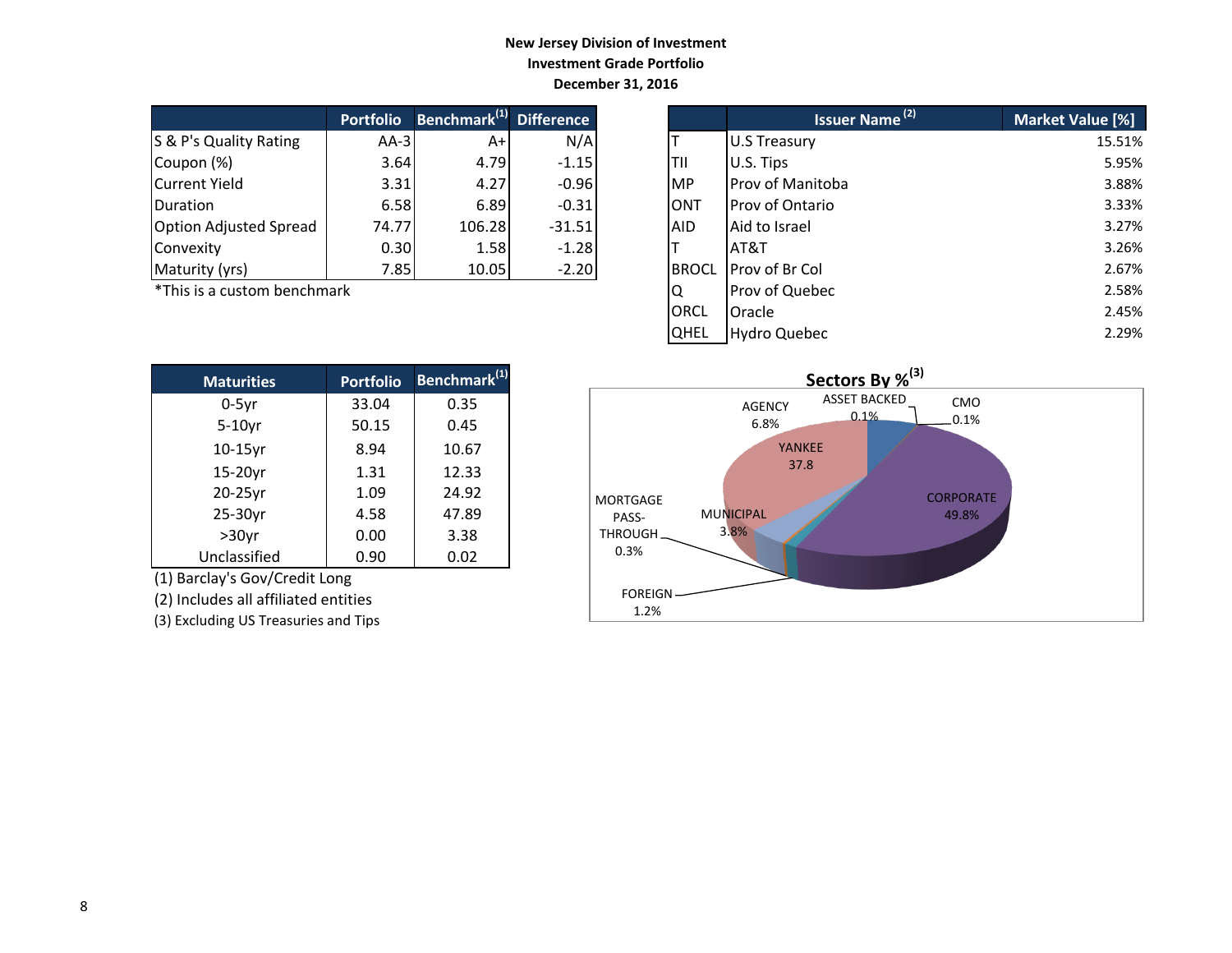# **New Jersey Division of Investment International Equity 12/31/16**

## **Top Holdings**

|                                | % of             |
|--------------------------------|------------------|
| Company                        | <b>Portfolio</b> |
| <b>SAMSUNG ELECTRONICS</b>     | 1.41             |
| <b>TENCENT HOLDINGS</b>        | 1.10             |
| <b>TAIWAN SEMICONDUCTOR</b>    | 1.10             |
| <b>NESTLE SA</b>               | 1.09             |
| <b>ROCHE HOLDING</b>           | 1.03             |
| <b>NOVARTIS</b>                | 0.97             |
| <b>CHINA CONSTRUCTION BANK</b> | 0.86             |
| <b>TOYOTA MOTOR CORP</b>       | 0.76             |
| <b>BAYER AG</b>                | 0.68             |
| <b>ALIBABA GROUP HOLDING</b>   | 0.67             |

 **Portfolio Sector Weightings**

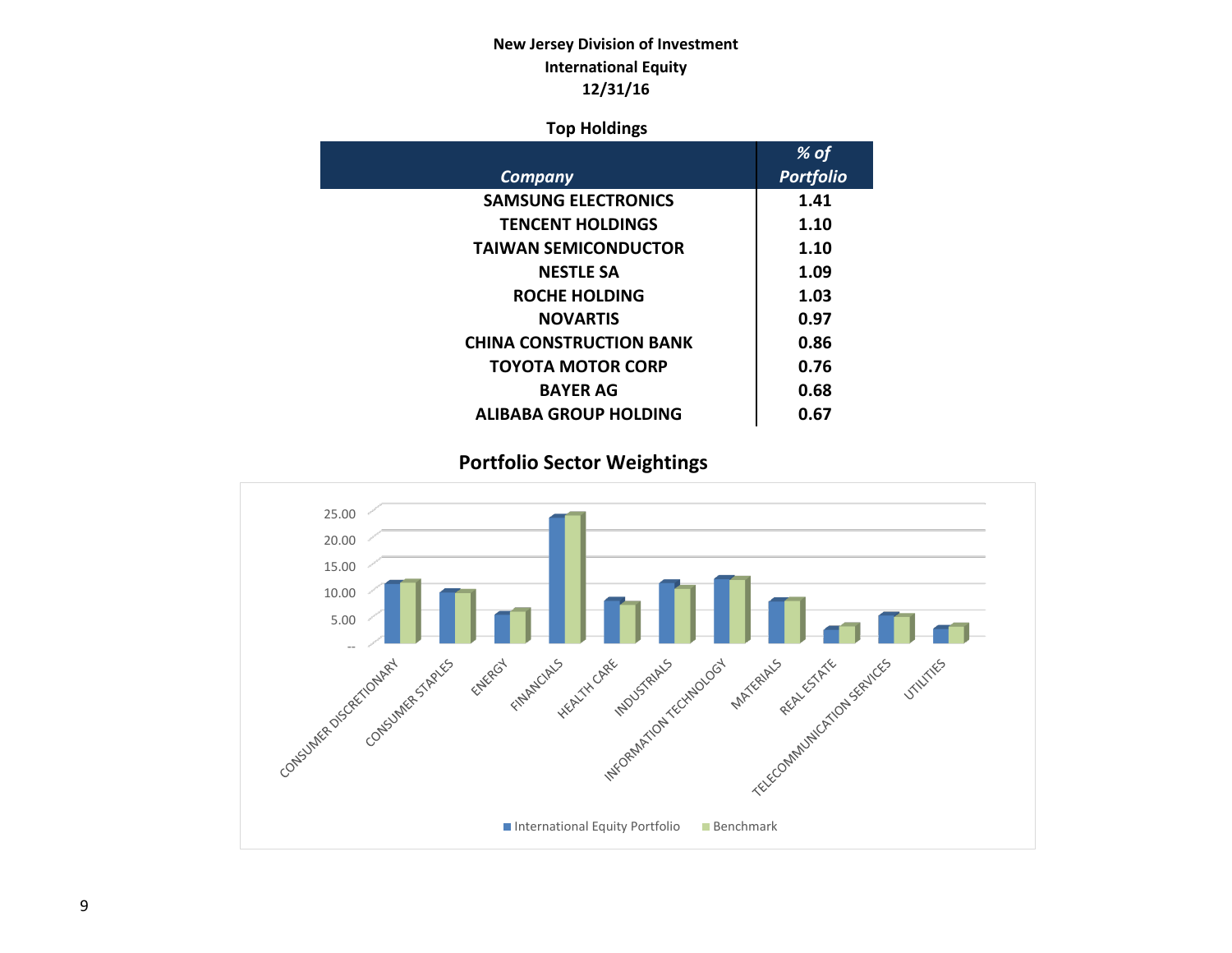#### **New Jersey Division of Investment International Equity Exposure by Country 12/31/16**

|                           |               |          | <b>Custom</b> |          | <b>Net Foreign</b> |                                |               |          | <b>Custom</b> |              | <b>Net Foreign</b> |
|---------------------------|---------------|----------|---------------|----------|--------------------|--------------------------------|---------------|----------|---------------|--------------|--------------------|
|                           |               |          | International |          | <b>Currency</b>    |                                |               |          | International |              | Currency           |
|                           | <b>Equity</b> | % Equity | <b>Index</b>  | Hedge    | <b>Exposure</b>    |                                | <b>Equity</b> | % Equity | <b>Index</b>  | <b>Hedge</b> | <b>Exposure</b>    |
| <b>Developed Markets:</b> |               |          |               |          |                    | <b>Emerging Markets:</b>       |               |          |               |              |                    |
| Developed - Euro          |               |          |               |          |                    | EM - Global                    | 1.7           | 0.0%     | 0.0%          |              | 1.7                |
| Austria                   | 3.1           | 0.0%     | 0.1%          |          | 3.1                | EM - Europe/Middle East/Africa |               |          |               |              |                    |
| Belgium                   | 90.7          | 0.8%     | 0.7%          |          | 90.7               | Bahrain                        | 1.6           | 0.0%     | 0.0%          |              | 1.6                |
| Finland                   | 63.6          | 0.5%     | 0.6%          |          | 63.6               | Cyprus                         | 0.2           | 0.0%     | 0.0%          |              | 0.2                |
| France                    | 635.8         | 5.5%     | 5.2%          |          | 635.8              | Czech Republic                 | 21.6          | 0.2%     | 0.1%          |              | 21.6               |
| Germany                   | 629.6         | 5.4%     | 5.5%          |          | 629.6              | Egypt                          | 14.5          | 0.1%     | 0.1%          |              | 14.5               |
| Ireland                   | 34.2          | 0.3%     | 0.3%          |          | 34.2               | Greece                         | 11.7          | 0.1%     | 0.1%          |              | 11.7               |
| Italy                     | 139.8         | 1.2%     | 1.0%          |          | 139.8              | Hungary                        | 45.7          | 0.4%     | 0.1%          |              | 45.7               |
| Netherlands               | 230.2         | 2.0%     | 2.0%          |          | 230.2              | Kazakhstan                     | 1.5           | 0.0%     | 0.0%          |              | 1.5                |
| Portugal                  | 7.2           | 0.1%     | 0.1%          |          | 7.2                | Morocco                        | 2.5           | 0.0%     | 0.0%          |              | 2.5                |
| Spain                     | 190.1         | 1.6%     | 1.9%          |          | 190.1              | Poland                         | 61.4          | 0.5%     | 0.4%          |              | 61.4               |
| Euro Currency             |               |          |               | $-448.3$ | $-448.3$           | Qatar                          | 12.3          | 0.1%     | 0.3%          |              | 12.3               |
| Developed - Non-Euro      |               |          |               |          |                    | Russia                         | 224.3         | 1.9%     | 1.4%          |              | 224.3              |
| Australia                 | 505.0         | 4.4%     | 4.4%          |          | 505.0              | South Africa                   | 315.8         | 2.7%     | 2.6%          |              | 315.8              |
| Canada                    | 684.3         | 5.9%     | 5.9%          |          | 684.3              | Turkey                         | 88.5          | 0.8%     | 0.4%          |              | 88.5               |
| Denmark                   | 118.5         | 1.0%     | 1.0%          |          | 118.5              | Ukraine                        | 0.4           | 0.0%     | 0.0%          |              | 0.4                |
| Hong Kong                 | 213.8         | 1.8%     | 1.9%          |          | 213.8              | <b>United Arab Emirates</b>    | 26.0          | 0.2%     | 0.3%          |              | 26.0               |
| Israel                    | 41.7          | 0.4%     | 0.4%          |          | 41.7               | EM - Latam                     |               |          |               |              |                    |
| Japan                     | 1,666.3       | 14.4%    | 14.2%         | $-300.1$ | 1,366.2            | Argentina                      | 39.2          | 0.3%     | 0.0%          |              | 39.2               |
| New Zealand               | 4.2           | 0.0%     | 0.1%          |          | 4.2                | <b>Brazil</b>                  | 402.5         | 3.5%     | 2.8%          |              | 402.5              |
| Norway                    | 55.8          | 0.5%     | 0.4%          |          | 55.8               | Chile                          | 31.7          | 0.3%     | 0.4%          |              | 31.7               |
| Singapore                 | 64.0          | 0.6%     | 0.7%          |          | 64.0               | Colombia                       | 3.6           | 0.0%     | 0.2%          |              | 3.6                |
| Sweden                    | 197.3         | 1.7%     | 1.7%          |          | 197.3              | Mexico                         | 160.2         | 1.4%     | 1.3%          |              | 160.2              |
| Switzerland               | 646.0         | 5.6%     | 5.1%          |          | 646.0              | Panama                         | 11.1          | 0.1%     | 0.0%          |              | 11.14              |
| <b>United Kingdom</b>     | 1,237.4       | 10.7%    | 10.8%         | $-123.6$ | 1,113.8            | Peru                           | 36.3          | 0.3%     | 0.2%          |              | 36.3               |
|                           |               |          |               |          |                    | EM - Asia ex Japan             |               |          |               |              |                    |
|                           |               |          |               |          |                    | China                          | 913.6         | 7.9%     | 9.5%          |              | 913.6              |
|                           |               |          |               |          |                    | India                          | 303.3         | 2.6%     | 3.0%          |              | 303.3              |
|                           |               |          |               |          |                    | Indonesia                      | 167.9         | 1.5%     | 1.0%          |              | 167.9              |
|                           |               |          |               |          |                    | Korea                          | 577.9         | 5.0%     | 5.3%          |              | 577.9              |
|                           |               |          |               |          |                    | Malaysia                       | 47.0          | 0.4%     | 0.9%          |              | 47.0               |
|                           |               |          |               |          |                    | Pakistan                       | 36.0          | 0.3%     | 0.0%          |              | 36.0               |

Thailand 93.6 0.8% 0.9% 93.6

 Philippines 62.0 0.5% 0.5% 62.0 Taiwan 101.9 401.9 3.5% 4.5% 401.9<br>Thailand 93.6 0.8% 0.9% 93.6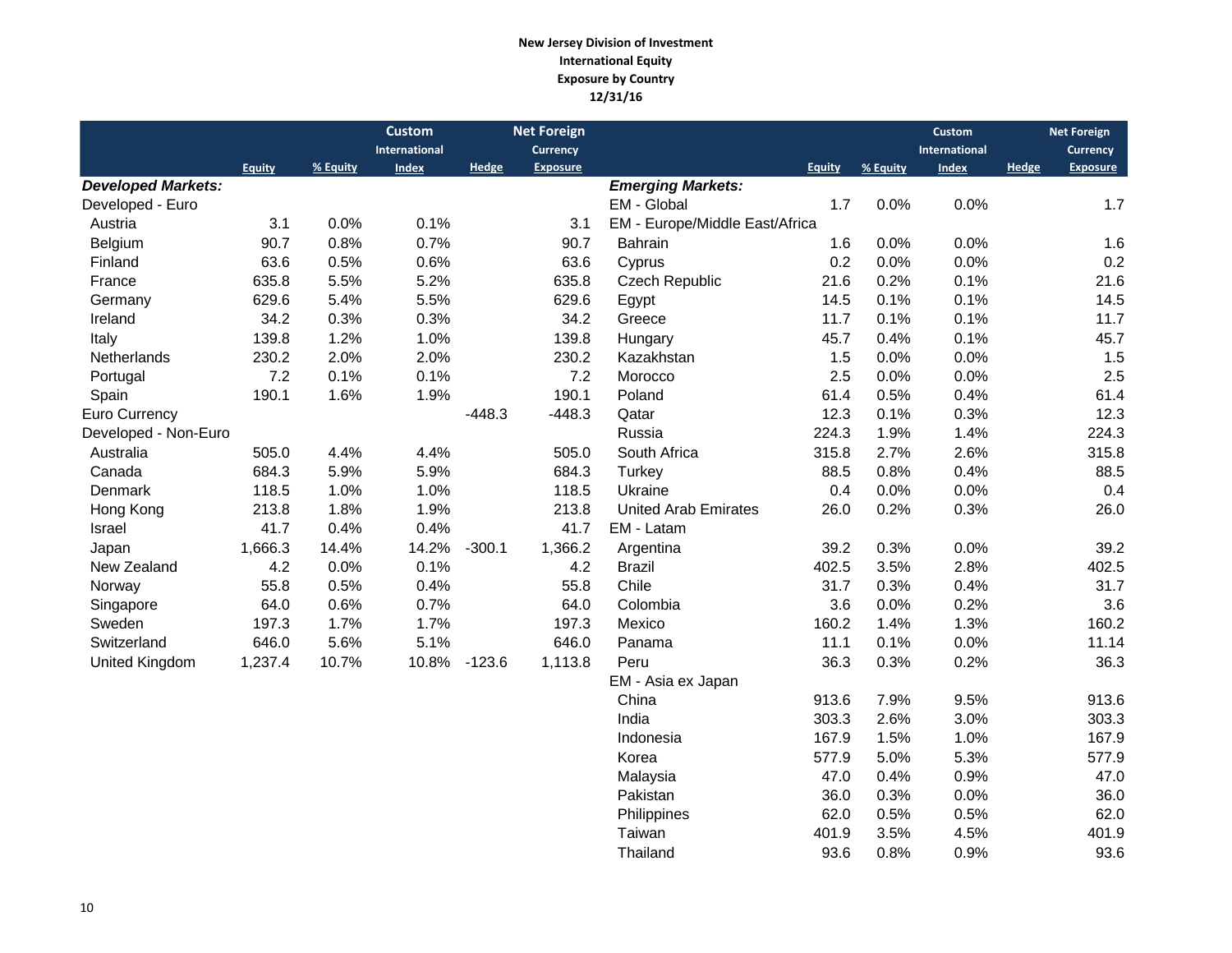# **New Jersey Division of Investment Cash Management Fund 12/31/16**

|                            | <b>PARTICIPATION</b> |                   |  |  |  |
|----------------------------|----------------------|-------------------|--|--|--|
|                            | <b>VALUE</b>         | <b>PERCENTAGE</b> |  |  |  |
| <b>STATE</b>               | \$7,101              | 58.22%            |  |  |  |
| <b>NON-STATE</b>           | \$5,095              | 41.78%            |  |  |  |
| TOTAL*                     | \$12,196             | 100.00%           |  |  |  |
| Dollar amounts in millions |                      |                   |  |  |  |

TOTAL\* \$12,196 100.00% *\*Total is at market.*  $*$ \*Total is at base market value.

### **PORTFOLIO ANNUALIZED INTEREST RATES**

| <b>DATE</b> | <b>STATE</b>   | <b>NON-STATE</b> | <b>AVG. DAYS</b> |                          | Percentage | 31-Dec-16        |
|-------------|----------------|------------------|------------------|--------------------------|------------|------------------|
| 12/30/2016  | 0.59%          | 0.53%            | 89               | <b>UST NOTES</b>         | 49.36%     | \$6,015,311,124  |
|             |                | 0.04%            |                  | <b>COMM PAPER</b>        | 22.40%     | \$2,729,719,212  |
|             | 3.35%<br>5.53% |                  |                  | <b>IUST BILLS</b>        | 11.46%     | \$1,396,720,150  |
|             | $7.85\%$ $-$   |                  |                  | <b>ICERT. OF DEPOSIT</b> | 7.85%      | \$957,013,709    |
|             | 11.46%         | 49.36%           |                  | <b>IGOVT AGENCY</b>      | 5.53%      | \$674,349,425    |
|             |                |                  |                  | <b>CORPORATE BONDS</b>   | 3.35%      | \$408,074,709    |
|             | 22.40%         |                  |                  | <b>STATE STREET STIF</b> | 0.04%      | \$5,357,335      |
|             |                |                  |                  | TOTAL**                  | 100.00%    | \$12,186,545,664 |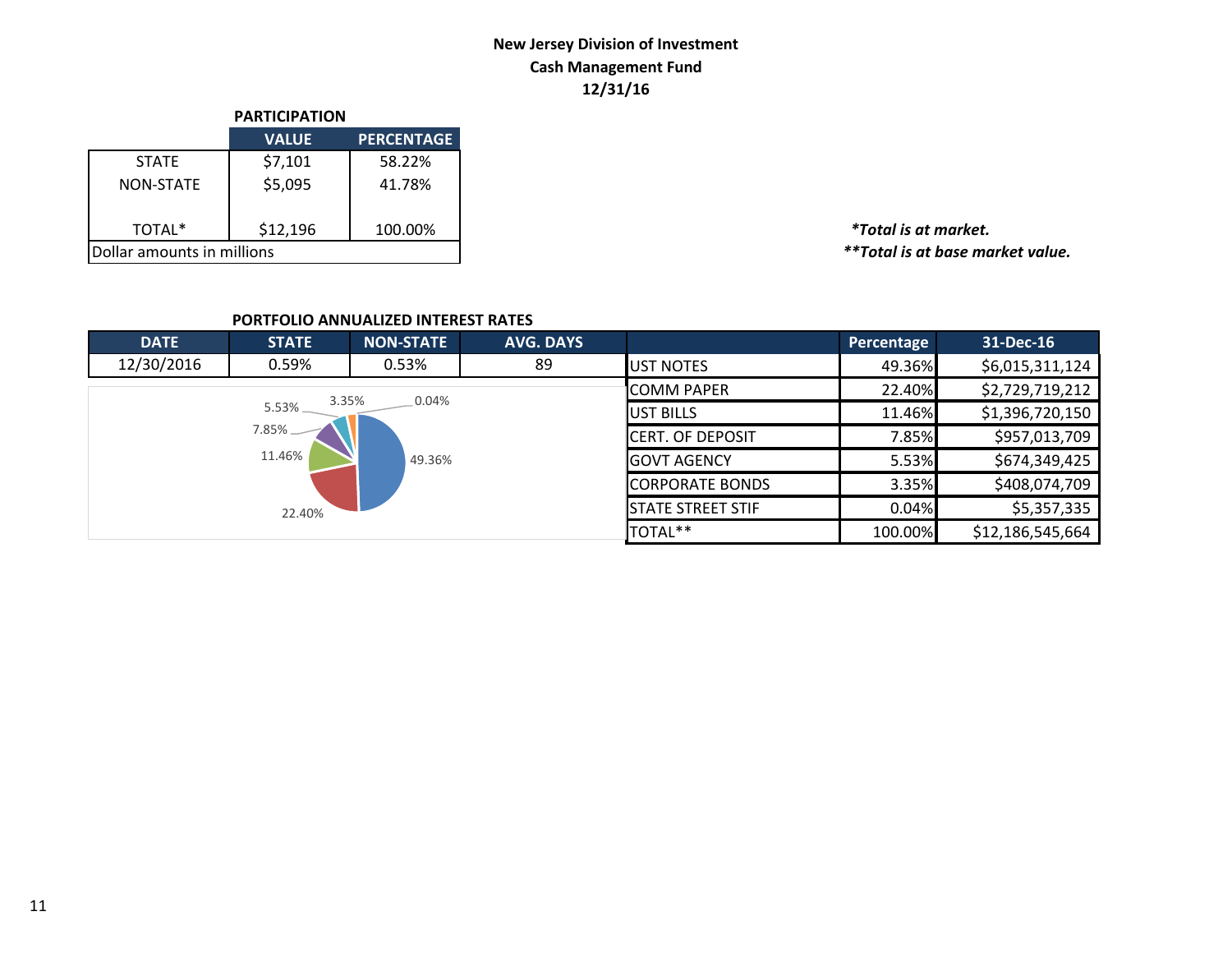#### State Investment Council Regulation Violations and Other Reportable Matters December 31, 2016

| <b>Newly Reported Violations</b> |                |                                                             |                  |  |  |  |  |
|----------------------------------|----------------|-------------------------------------------------------------|------------------|--|--|--|--|
| Date of                          | Regulation     | Description of Violation                                    | Exemption        |  |  |  |  |
| Violation                        | Violated       |                                                             | granted          |  |  |  |  |
| 12/1/2016                        | N.J.A.C.17:16- | N.J.A.C. 17:16-20.2 requires certain minimum credit ratings | On January 25,   |  |  |  |  |
|                                  | 20.2(c)        | for international government and agency obligations. On     | 2017, the State  |  |  |  |  |
|                                  |                | December 1, 2016, the Division purchased \$87.8 million     | Investment       |  |  |  |  |
|                                  |                | (USD equivalent) of Japanese Treasury Bills on behalf of    | Council          |  |  |  |  |
|                                  |                | Common Pension Fund D which were unrated.                   | approved the     |  |  |  |  |
|                                  |                |                                                             | purchase under   |  |  |  |  |
|                                  |                |                                                             | N.J.A.C. 17:16-  |  |  |  |  |
|                                  |                |                                                             | $20-2(d)$ and    |  |  |  |  |
|                                  |                |                                                             | granted approval |  |  |  |  |
|                                  |                |                                                             | to purchase      |  |  |  |  |
|                                  |                |                                                             | unrated debt     |  |  |  |  |
|                                  |                |                                                             | issued by the    |  |  |  |  |
|                                  |                |                                                             | Japanese         |  |  |  |  |
|                                  |                |                                                             | Government in    |  |  |  |  |
|                                  |                |                                                             | the future.      |  |  |  |  |
|                                  |                |                                                             | provided the     |  |  |  |  |
|                                  |                |                                                             | Japanese         |  |  |  |  |
|                                  |                |                                                             | Government       |  |  |  |  |
|                                  |                |                                                             | maintains the    |  |  |  |  |
|                                  |                |                                                             | credit ratings   |  |  |  |  |
|                                  |                |                                                             | specified in     |  |  |  |  |
|                                  |                |                                                             | N.J.A.C. 17:16-  |  |  |  |  |
|                                  |                |                                                             | $20.2(c)$ .      |  |  |  |  |

| Status of Outstanding Violations Previously Reported |                        |                                   |                |  |  |
|------------------------------------------------------|------------------------|-----------------------------------|----------------|--|--|
| Date of<br>Violation                                 | Regulation<br>Violated | Description of Violation          | Date Corrected |  |  |
|                                                      |                        | There are no outstanding matters. |                |  |  |

| <b>Other Reportable Matters</b> |             |                                        |  |  |  |  |  |
|---------------------------------|-------------|----------------------------------------|--|--|--|--|--|
|                                 | Description |                                        |  |  |  |  |  |
|                                 |             | There are no other reportable matters. |  |  |  |  |  |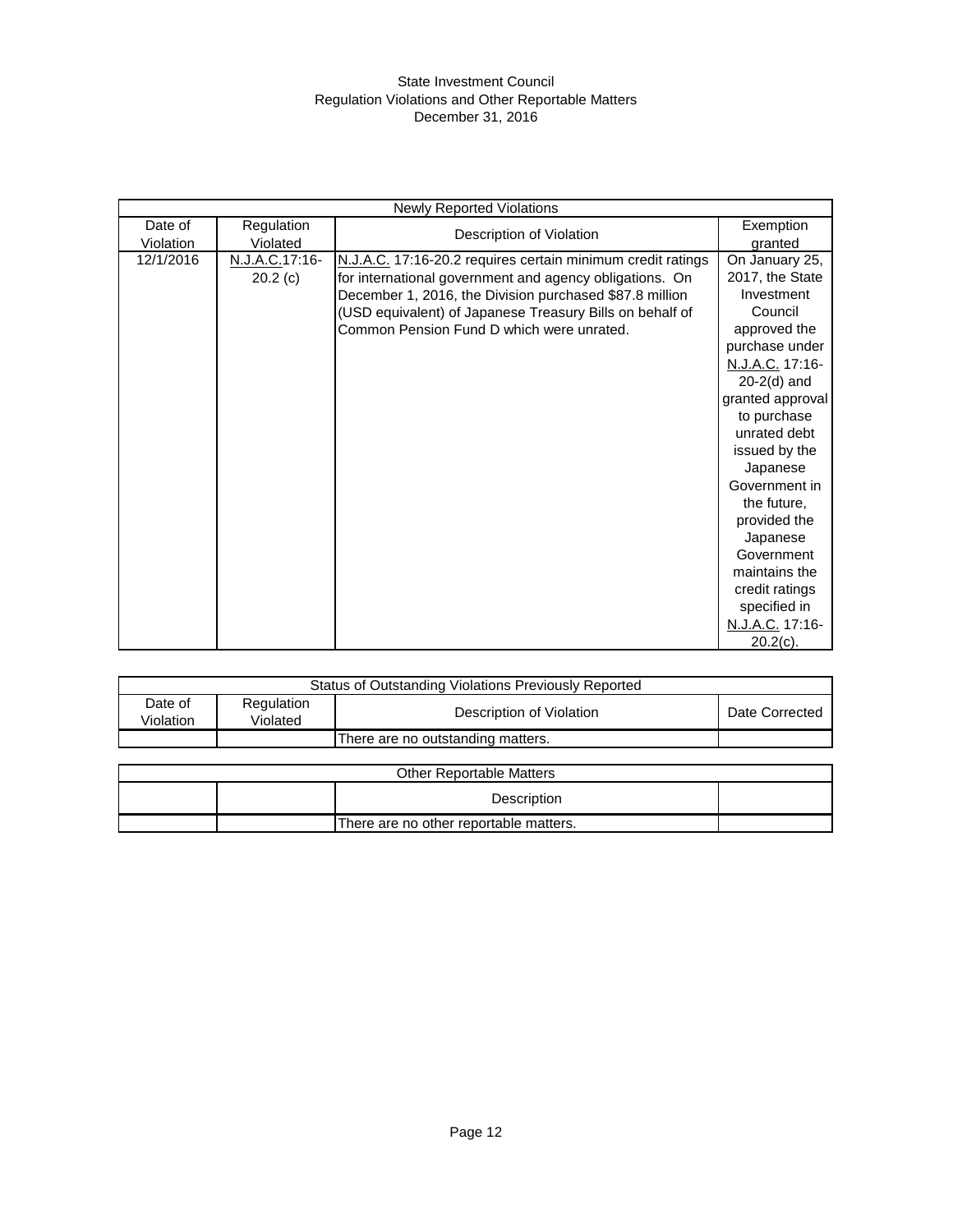#### **Alternative Investments as of December 31, 2016**

Presents underlying fund level information including the Portfolio's original commitments, funded amounts to date, remaining commitments and the distributions to date.

|                                                    |                          |                           | Dec-16            | Α                                  |                                      | в                              | С                                        | $=(B+C)$           | $=(B+C)/A$                            |
|----------------------------------------------------|--------------------------|---------------------------|-------------------|------------------------------------|--------------------------------------|--------------------------------|------------------------------------------|--------------------|---------------------------------------|
|                                                    | Inception<br><b>Date</b> | Last<br>Valuation<br>Date | <b>Commitment</b> | Amount<br>Contributed <sub>1</sub> | <b>Unfunded</b><br><b>Commitment</b> | <b>Current Market</b><br>Value | <b>Total</b><br>Distributed <sup>2</sup> | <b>Total Value</b> | <b>Total Value</b><br><b>Multiple</b> |
| <b>Private Equity</b>                              |                          |                           |                   |                                    |                                      |                                |                                          |                    |                                       |
| <b>Co-Investments</b>                              |                          |                           | 1,675,000,000     | 877,119,811                        | 804,815,814                          | 944,000,751                    | 549,610,897                              | 1,493,611,649      | 1.70                                  |
| NB/NJ Custom Investment Fund II                    | Apr-12                   | Sep-16                    | 200,000,000       | 173,639,423                        | 26,360,577                           | 186,669,981                    | 162,593,733                              | 349,263,714        | 2.01                                  |
| NJ Roark Co-Invest Fund III LLC                    | Jan-14                   | Sep-16                    | 75,000,000        | 15,102,418                         | 59,897,582                           | 19,569,270                     | 3,574,038                                | 23,143,308         | 1.53                                  |
| SONJ Private Opportunities Fund II, L.P.           | Nov-07                   | Sep-16                    | 1,300,000,000     | 591,718,760                        | 715,216,865                          | 719,225,763                    | 282,949,627                              | 1,002,175,390      | 1.69                                  |
| SONJ Private Opportunities Fund, L.P.              | Sep-06                   | Sep-16                    | 100,000,000       | 96,659,210                         | 3,340,790                            | 18,535,738                     | 100,493,499                              | 119,029,237        | 1.23                                  |
| <b>Distressed Debt</b>                             |                          |                           | 1,677,807,307     | 1,160,487,754                      | 685,225,991                          | 486,440,072                    | 1,098,982,456                            | 1,585,422,528      | 1.37                                  |
| Avenue Asia Special Situations Fund IV             | Aug-06                   | Sep-16                    | 30,000,000        | 26,283,722                         | $\Omega$                             | 2,442,532                      | 24,940,377                               | 27,382,909         | 1.04                                  |
| Avenue Special Situations Fund V, LP               | May-07                   | Sep-16                    | 200,000,000       | 200,000,000                        | $\Omega$                             | 3,116,925                      | 263,184,545                              | 266,301,470        | 1.33                                  |
| Avenue Special Situations IV                       | <b>Nov-05</b>            | Sep-16                    | 20,000,000        | 20,000,000                         | $\Omega$                             | 170,482                        | 27,969,988                               | 28,140,470         | 1.41                                  |
| Catalyst Fund LP V                                 | <b>Nov-15</b>            | <b>Nov-16</b>             | 100,000,000       | 22,500,000                         | 81,900,034                           | 27,523,822                     | 7,823,216                                | 35,347,038         | 1.57                                  |
| Centerbridge Capital Partners II, L.P.             | May-11                   | Sep-16                    | 100,000,000       | 138,423,088                        | 15,033,380                           | 74,879,885                     | 76,367,904                               | 151,247,789        | 1.09                                  |
| Centerbridge Capital Partners, L.P.                | Jun-06                   | Sep-16                    | 80,000,000        | 125,032,169                        | 5,843,348                            | 26,949,653                     | 198,596,561                              | 225,546,214        | 1.80                                  |
| GoldenTree NJ Distressed Fund 2015 GP LLC          | Feb-16                   | Sep-16                    | 300,000,000       | 79,000,000                         | 221,000,000                          | 85,260,908                     | $\Omega$                                 | 85,260,908         | 1.08                                  |
| HIG Bayside Debt & LBO II                          | May-08                   | Sep-16                    | 100,000,000       | 99,097,364                         | 16,473,868                           | 79,944,759                     | 73,934,312                               | 153,879,071        | 1.55                                  |
| KPS Special Situations Fund III, LP                | May-07                   | Sep-16                    | 25,000,000        | 24,708,397                         | 11,745,753                           | 8,897,124                      | 35,921,546                               | 44,818,670         | 1.81                                  |
| KPS Special Situations Fund IV, LP                 | Apr-13                   | Sep-16                    | 200,000,000       | 21,705,584                         | 187,900,659                          | 2,609,389                      | 25,953,003                               | 28,562,393         | 1.32                                  |
| MatlinPatterson Global Opps. Ptnrs. III            | Jun-07                   | Sep-16                    | 100,000,000       | 103,378,178                        | 4,336,976                            | 68,382,471                     | 59,425,576                               | 127,808,047        | 1.24                                  |
| MHR Institutional Partners III, L.P.               | May-07                   | <b>Nov-16</b>             | 75,000,000        | 79,500,000                         | 26,153,979                           | 33,592,329                     | 78,030,061                               | 111,622,390        | 1.40                                  |
| MHR Institutional Partners IV, L.P.                | $Jul-14$                 | <b>Nov-16</b>             | 100,000,000       | 24,000,000                         | 81,084,324                           | 16,950,091                     | 5,367,448                                | 22,317,539         | 0.93                                  |
| TPG Financial Partners, L.P.                       | May-08                   | Sep-16                    | 47,807,307        | 35,285,615                         | 104,477                              | 4,586,615                      | 31,683,569                               | 36,270,184         | 1.03                                  |
| TPG Opportunities Partners II, L.P.                | Mar-12                   | Sep-16                    | 100,000,000       | 69,794,467                         | 30,205,533                           | 37,274,363                     | 78,760,578                               | 116,034,941        | 1.66                                  |
| WLR Recovery Fund IV, LP                           | Oct-07                   | Sep-16                    | 100,000,000       | 91,779,170                         | 3,443,659                            | 13,858,723                     | 111,023,772                              | 124,882,495        | 1.36                                  |
| <b>Domestic Midmarket Buyout</b>                   |                          |                           | 3,729,660,000     | 3,046,937,122                      | 1,064,920,114                        | 2,217,271,737                  | 2,326,648,378                            | 4,543,920,115      | 1.49                                  |
| American Industrial Partners Capital Fund V        | Dec-11                   | Sep-16                    | 50,000,000        | 57,230,690                         | 3,918,181                            | 54,102,422                     | 19,172,083                               | 73,274,504         | 1.28                                  |
| American Industrial Partners Capital Fund VI, L.P. | Sep-15                   | Sep-16                    | 75,000,000        | 21,413,297                         | 55,277,659                           | 19,678,218                     | 1,690,956                                | 21,369,174         | 1.00                                  |
| Court Square Capital Partners II, L.P.             | May-07                   | Sep-16                    | 100,000,000       | 91,285,978                         | 10,267,895                           | 24,673,865                     | 143,179,516                              | 167,853,381        | 1.84                                  |
| Excellere Capital Fund III, L.P.                   | $Jul-15$                 | N/A                       | 40,000,000        | 251,175                            | 39,748,825                           | 251,175                        | $\mathbf 0$                              | 251,175            | 1.00                                  |
| InterMedia Partners VII, L.P.                      | $Dec-05$                 | Sep-16                    | 75,000,000        | 96,252,158                         | 1,190,669                            | 47,115,829                     | 91,666,618                               | 138,782,446        | 1.44                                  |
| JLL Partners Fund VI, LP                           | <b>Jun-08</b>            | Sep-16                    | 150,000,000       | 190,716,317                        | 21,141,364                           | 162,905,484                    | 172,486,514                              | 335,391,998        | 1.76                                  |
| JLL Partners VII, LP                               | Mar-16                   | Sep-16                    | 150,000,000       | 12,068,637                         | 137,931,363                          | 13,431,934                     | $\mathbf 0$                              | 13,431,934         | 1.11                                  |
| Lindsay Goldberg III, L.P.                         | $Jul-08$                 | Sep-16                    | 200,000,000       | 191,796,720                        | 13,016,266                           | 114,452,255                    | 137,812,307                              | 252,264,562        | 1.32                                  |
| Lindsay, Goldberg & Bessemer II, L.P.              | Jul-06                   | Sep-16                    | 100,000,000       | 93,056,848                         | 6,943,152                            | 20,095,887                     | 112,040,914                              | 132,136,801        | 1.42                                  |
| Marlin Equity Partners IV                          | $Jun-13$                 | Sep-16                    | 75,000,000        | 39,637,773                         | 35,365,021                           | 45,025,915                     | 228,748                                  | 45,254,663         | 1.14                                  |
| New Mountain Partners III, L.P.                    | May-07                   | Sep-16                    | 100,000,000       | 109,598,038                        | 7,307,243                            | 82,104,726                     | 102,925,942                              | 185,030,668        | 1.69                                  |
| Oak Hill Capital Partners II, L.P.                 | $Jul-05$                 | Sep-16                    | 75,000,000        | 83,448,277                         | 253,741                              | 6,011,391                      | 127,266,906                              | 133,278,297        | 1.60                                  |
| Oak Hill Capital Partners III, L.P.                | Oct-07                   | Sep-16                    | 250,000,000       | 305,045,931                        | 14,191,885                           | 159,828,560                    | 290,258,721                              | 450,087,281        | 1.48                                  |
| Onex Partners II, LP                               | Aug-06                   | Sep-16                    | 100,000,000       | 88,781,604                         | 11,218,396                           | 14,980,155                     | 162,282,743                              | 177.262.898        | 2.00                                  |
| Onex Partners III, LP                              | Dec-08                   | Sep-16                    | 100,000,000       | 108,661,114                        | 10,218,605                           | 82,289,453                     | 85,837,948                               | 168, 127, 401      | 1.55                                  |
| Onex Partners IV, LP                               | $May-14$                 | Sep-16                    | 166,490,000       | 102,128,651                        | 64,361,349                           | 98,855,844                     | 4,779,100                                | 103,634,944        | 1.01                                  |
| Quadrangle Capital Partners II                     | Aug-05                   | Sep-16                    | 50,000,000        | 46,867,499                         | 2,830,335                            | 9,685,188                      | 57,914,063                               | 67,599,252         | 1.44                                  |
| Roark Capital Partners III L.P.                    | Sep-12                   | Sep-16                    | 100,000,000       | 94,681,793                         | 13,383,644                           | 105,026,810                    | 16,694,159                               | 121,720,969        | 1.29                                  |
| Sterling Capital Partners IV, L.P.                 | Apr-12                   | Sep-16                    | 100,000,000       | 89,914,521                         | 16,082,168                           | 74,037,249                     | 22,903,567                               | 96,940,816         | 1.08                                  |
| Tenex Capital Partners II, LP                      | Mar-16                   | Sep-16                    | 78,170,000        | 14,692,643                         | 63,477,357                           | 13,545,309                     | 237,127                                  | 13,782,436         | 0.94                                  |
| Tenex Capital Partners, L.P.                       | Jan-11                   | Sep-16                    | 50,000,000        | 60,607,441                         | 4,765,334                            | 40,686,667                     | 45,970,595                               | 86,657,262         | 1.43                                  |
| Tenex Capital Partners LP - Secondary              | Feb-13                   | Sep-16                    | 20,000,000        | 21,938,921                         | 1,906,134                            | 16,313,699                     | 16,939,577                               | 33,253,277         | 1.52                                  |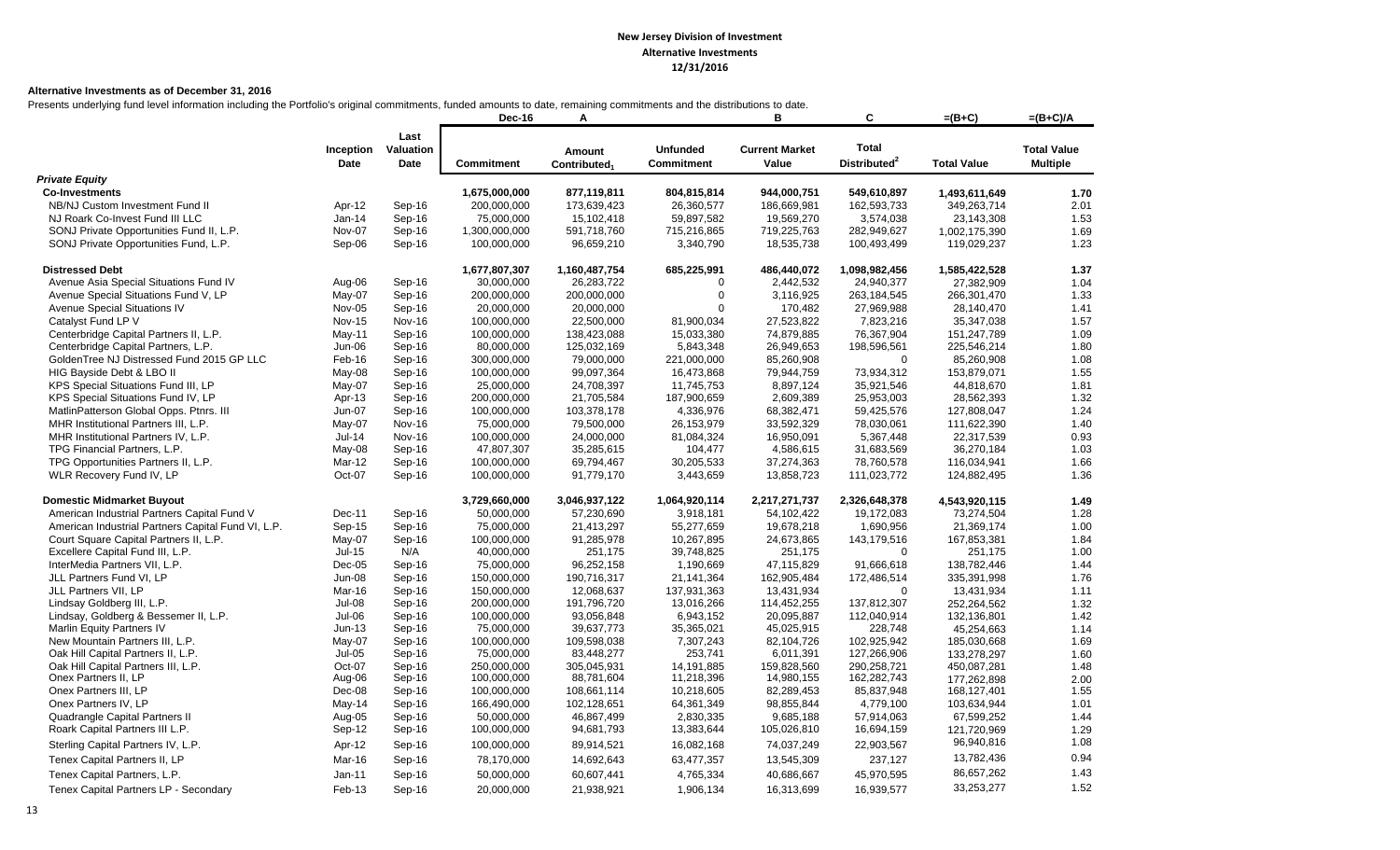|                                                         |                   |                           | <b>Dec-16</b>              | A                                  |                                      | B                              | C                                        | $=(B+C)$                   | $=(B+C)/A$                            |
|---------------------------------------------------------|-------------------|---------------------------|----------------------------|------------------------------------|--------------------------------------|--------------------------------|------------------------------------------|----------------------------|---------------------------------------|
|                                                         | Inception<br>Date | Last<br>Valuation<br>Date | <b>Commitment</b>          | Amount<br>Contributed <sub>1</sub> | <b>Unfunded</b><br><b>Commitment</b> | <b>Current Market</b><br>Value | <b>Total</b><br>Distributed <sup>2</sup> | <b>Total Value</b>         | <b>Total Value</b><br><b>Multiple</b> |
| The Resolute Fund II, L.P.                              | Dec-07            | Sep-16                    | 100,000,000                | 97,454,589                         | 12,572,226                           | 50,595,834                     | 89,577,357                               | 140,173,191                | 1.44                                  |
| TPG [STAR], LP                                          | Mar-07            | Sep-16                    | 100,000,000                | 109,246,941                        | 2,822,596                            | 58,474,046                     | 113,405,131                              | 171,879,177                | 1.57                                  |
| TPG Growth II, L.P.                                     | Jun-12            | Sep-16                    | 100,000,000                | 95,909,818                         | 10,851,698                           | 178,084,815                    | 16,284,493                               | 194,369,308                | 2.03                                  |
| TPG Growth III(A), L.P.                                 | Jan-15            | Sep-16                    | 150,000,000                | 42,813,396                         | 114,390,798                          | 31,563,213                     | 9,945,372                                | 41,508,585                 | 0.97                                  |
| TSG 7 A L.P.                                            | <b>Nov-15</b>     | Sep-16                    | 80,000,000                 | 12,701,506                         | 67,298,494                           | 11,658,611                     | $\Omega$                                 | 11,658,611                 | 0.92                                  |
| TSG 7 B L.P.                                            | <b>Nov-15</b>     | Sep-16                    | 20,000,000                 | 1,563,261                          | 18,436,739                           | 1,295,535                      | $\mathbf 0$                              | 1,295,535                  | 0.83                                  |
| Vista Equity Partners Fund III, L.P.                    | $Jul-07$          | Sep-16                    | 100,000,000                | 105,941,845                        | 6,409,091                            | 45,759,411                     | 226,846,730                              | 272,606,141                | 2.57                                  |
| Vista Equity Partners Fund IV, L.P.                     | Oct-11            | Sep-16                    | 200,000,000                | 208,344,741                        | 27,293,071                           | 235,637,374                    | 126,988,238                              | 362,625,612                | 1.74                                  |
| Vista Equity Partners Fund V, L.P.                      | Mar-14            | Sep-16                    | 200,000,000                | 205, 127, 818                      | 42,805,996                           | 179,302,854                    | 48,007,522                               | 227,310,376                | 1.11                                  |
| Vista Equity Partners Fund VI, L.P.                     | <b>Nov-16</b>     | N/A                       | 200,000,000                | 72,450,474                         | 127,549,526                          | 72,450,474                     | $\mathbf 0$                              | 72,450,474                 | 1.00                                  |
| Vista Foundation Fund II, L.P.                          | <b>Nov-13</b>     | Sep-16                    | 75,000,000                 | 66,562,902                         | 8,437,098                            | 72,575,529                     | $\mathbf 0$                              | 72,575,529                 | 1.09                                  |
| Vista Foundation Fund III, L.P.                         | <b>Nov-16</b>     | N/A                       | 100,000,000                | 10,625,774                         | 89,374,226                           | 10,625,774                     | $\Omega$                                 | 10,625,774                 | 1.00                                  |
| Welsh, Carson, Anderson & Stowe XI, L.P.                | Oct-08            | Sep-16                    | 100,000,000                | 98,118,032                         | 1,881,968                            | 64,150,234                     | 83,305,432                               | 147,455,666                | 1.50                                  |
| <b>Emerging Managers</b><br>Grosvenor/NJDI Emerging Opp |                   | Sep-16                    | 400,000,000<br>200,000,000 | 428,401,974<br>235,325,026         | 31,561,919<br>20,125,778             | 305,001,956<br>115,672,813     | 391,531,533<br>239,849,779               | 696,533,489<br>355,522,592 | 1.63<br>1.51                          |
| Grosvenor/NJDI Emerging Opp (2007)                      | Apr-07            | Sep-16                    | 100,000,000                | 118,962,974                        | 4,828,059                            | 56,118,471                     | 119,552,251                              | 175,670,722                | 1.48                                  |
| Grosvenor/NJDI Emerging Opp (2008)                      | <b>Jun-08</b>     | Sep-16                    | 100,000,000                | 116,362,052                        | 15,297,719                           | 59,554,342                     | 120,297,527                              | 179,851,870                | 1.55                                  |
| Fairview Capstone Partners II, LP                       | Sep-08            | Sep-16                    | 100,000,000                | 102,365,126                        | 2,147,963                            | 92,967,311                     | 67,780,521                               | 160,747,832                | 1.57                                  |
| Fairview Capstone Partners, LP                          | May-07            | Sep-16                    | 100,000,000                | 90,711,822                         | 9,288,178                            | 96,361,831                     | 83,901,234                               | 180,263,065                | 1.99                                  |
| <b>International</b>                                    |                   |                           | 2,567,235,789              | 1,786,281,513                      | 953,013,483                          | 1,099,106,642                  | 1,247,623,890                            | 2,346,730,533              | 1.31                                  |
| AIMS/NJ Euro Small and Mid Fund I. L.P.                 | Feb-06            | Sep-16                    | 200,000,000                | 191,631,732                        | 16,290,683                           | 30,882,091                     | 193,126,923                              | 224,009,015                | 1.17                                  |
| AIMS/NJ Euro Small and Mid Fund II, L.P.                | $Jul-07$          | Sep-16                    | 198,313,825                | 191,988,249                        | 26,484,268                           | 86,559,337                     | 128,379,546                              | 214,938,884                | 1.12                                  |
| Anacap Credit Opportunities II, LP                      | Dec-11            | Sep-16                    | 77,317,453                 | 105,678,301                        | 16,337,134                           | 37,741,926                     | 78,293,437                               | 116,035,363                | 1.10                                  |
| <b>Anacap Financial Partners II</b>                     | May-08            | Sep-16                    | 126,344,265                | 181,877,286                        | 9,816,135                            | 88,947,531                     | 107,098,182                              | 196,045,714                | 1.08                                  |
| AnaCap Financial Partners III, L.P.                     | $Jul-14$          | Sep-16                    | 133,391,808                | 23,340,272                         | 110,051,536                          | 15,070,207                     | 36,084                                   | 15,106,291                 | 0.65                                  |
| Anacap Financial Partners GP II, LP                     | <b>Nov-09</b>     | Sep-16                    | 9,868,438                  | 9,868,438                          | $\Omega$                             | 9,636,604                      | 557,937                                  | 10,194,542                 | 1.03                                  |
| MBK Partners Fund IV, L.P.                              | Dec-16            | N/A                       | 85,000,000                 | $\mathbf 0$                        | 85,000,000                           | $\mathbf 0$                    | $\mathbf 0$                              |                            |                                       |
| New Jersey Asia Investors II, L.P.                      | $Jul-11$          | Sep-16                    | 200,000,000                | 204,755,082                        | 20,013,399                           | 201,051,561                    | 71,038,929                               | 272,090,490                | 1.33                                  |
| New Jersey Asia Investors III, L.P.                     | Aug-16            | Jun-16                    | 300,000,000                | 14,194,984                         | 285,805,016                          | 14,194,984                     | $\mathbf 0$                              | 14,194,984                 | 1.00                                  |
| New Jersey Asia Investors, L.P.                         | Jan-08            | Sep-16                    | 100,000,000                | 98,324,817                         | 14,330,191                           | 203,571,284                    | 102,240,929                              | 305,812,213                | 3.11                                  |
| NJHL European BO Investment II Series B                 | Apr-07            | Sep-16                    | 200,000,000                | 150,516,190                        | 13,664,715                           | 43,278,482                     | 162,420,656                              | 205,699,138                | 1.37                                  |
| NJHL European Buyout Investment Series A                | Feb-06            | Sep-16                    | 200,000,000                | 195,286,714                        | 13,226,265                           | 51,716,161                     | 203,544,520                              | 255,260,681                | 1.31                                  |
| NJHL European Buyout Investment Series C                | Mar-08            | Sep-16                    | 200,000,000                | 207,598,114                        | 16,215,476                           | 67,255,260                     | 200,886,746                              | 268,142,006                | 1.29                                  |
| RRJ Capital Master Fund III, L.P.                       | Sep-15            | Sep-16                    | 150,000,000                | 28,276,335                         | 121,723,665                          | 27,916,971                     | $\mathbf 0$                              | 27,916,971                 | 0.99                                  |
| Siguler Guff NJ Developing Mkt Fund, LP                 | $Dec-13$          | Sep-16                    | 300,000,000                | 175,550,000                        | 124,450,000                          | 213,889,242                    | 0                                        | 213,889,242                | 1.22                                  |
| Warburg Pincus China, L.P.                              | $Dec-16$          | N/A                       | 87,000,000                 | 7,395,000                          | 79,605,000                           | 7,395,000                      | $\Omega$                                 | 7,395,000                  | 1.00                                  |
| Large Buyout                                            |                   |                           | 2,425,197,175              | 2,311,248,522                      | 502,087,534                          | 1,223,280,223                  | 2,039,888,091                            | 3,263,168,315              | 1.41                                  |
| Apollo Investment Fund VI, L.P.                         | <b>Nov-05</b>     | Sep-16                    | 50,000,000                 | 132,027,729                        | 2,090,014                            | 14,115,598                     | 156, 187, 579                            | 170,303,176                | 1.29                                  |
| Blackstone Capital Partners V, L.P.                     | $Oct-05$          | Sep-16                    | 100,000,000                | 98,860,728                         | 5,600,442                            | 28,099,955                     | 135,402,498                              | 163,502,453                | 1.65                                  |
| Blackstone Capital Partners VI, L.P.                    | Mar-12            | Sep-16                    | 50,000,000                 | 44,155,103                         | 10,407,153                           | 48,225,271                     | 11,674,442                               | 59,899,713                 | 1.36                                  |
| Blackstone Capital Partners VII, L.P.                   | $May-15$          | N/A                       | 50,000,000                 | 273,785                            | 49,726,215                           | 270,909                        | 2,876                                    | 273,785                    | 1.00                                  |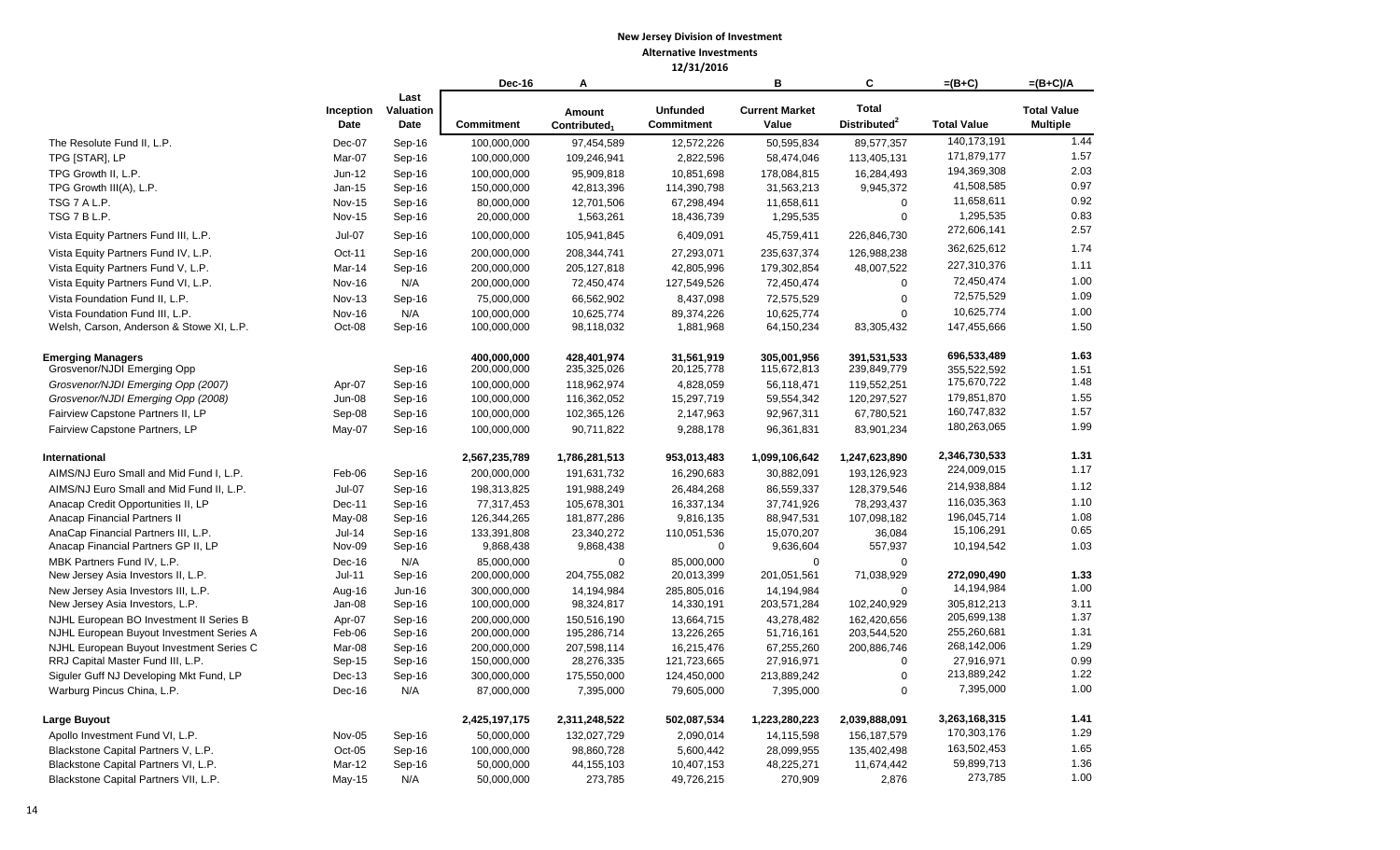|                                                                         |                         |                           | Dec-16                    | Α                                  |                               | B                              | C                                        | $=(B+C)$                  | $=(B+C)/A$                            |
|-------------------------------------------------------------------------|-------------------------|---------------------------|---------------------------|------------------------------------|-------------------------------|--------------------------------|------------------------------------------|---------------------------|---------------------------------------|
|                                                                         | Inception<br>Date       | Last<br>Valuation<br>Date | Commitment                | Amount<br>Contributed <sub>1</sub> | <b>Unfunded</b><br>Commitment | <b>Current Market</b><br>Value | <b>Total</b><br>Distributed <sup>2</sup> | <b>Total Value</b>        | <b>Total Value</b><br><b>Multiple</b> |
| Carlyle Partners VI, L.P.                                               | <b>Nov-13</b>           | Sep-16                    | 300,000,000               | 180,498,376                        | 137,212,251                   | 154,506,192                    | 48,155,664                               | 202,661,856               | 1.12                                  |
| CVC Capital Partners VI, LP                                             | $Jul-13$                | Sep-16                    | 81,947,175                | 48,757,444                         | 35,209,792                    | 44,437,260                     | 2,032,823                                | 46,470,083                | 0.95                                  |
| Hellman & Friedman Capital Partners VI                                  | Apr-07                  | Sep-16                    | 100,000,000               | 96,588,575                         | 3,246,277                     | 22,388,527                     | 152,888,388                              | 175,276,915               | 1.81                                  |
| Hellman & Friedman Capital Partners VIII, L.P.                          | Nov-14                  | Sep-16                    | 100,000,000               | 6,238,036                          | 93,761,964                    | 4,259,970                      | 1,328,790                                | 5,588,760                 | 0.90                                  |
| Silver Lake Partners III, LP                                            | Jan-07                  | Sep-16                    | 100,000,000               | 104,229,793                        | 10,675,428                    | 62,983,672                     | 125,217,941                              | 188,201,613               | 1.81                                  |
| Silver Lake Partners IV                                                 | Mar-13                  | Sep-16                    | 200,000,000               | 139,578,182                        | 87,441,316                    | 131,084,688                    | 59,392,804                               | 190,477,492               | 1.36                                  |
| TPG Partners V, L.P.                                                    | Sep-06                  | Sep-16                    | 187,500,000               | 256,833,971                        | 16,636,663                    | 73,539,358                     | 247,937,178                              | 321,476,536               | 1.25                                  |
| TPG Partners VI, L.P.                                                   | May-08                  | Sep-16                    | 180,000,000               | 292,373,799                        | 13,780,020                    | 113,025,851                    | 269,480,036                              | 382,505,886               | 1.31                                  |
| Warburg Pincus Private Equity IX, LP                                    |                         | Sep-16                    | 200.000.000               | 200.000.000                        | $\mathbf 0$                   | 26.738.130                     | 326.803.848                              | 353,541,978               | 1.77                                  |
| Warburg Pincus Private Equity VIII                                      | Aug-05<br>Jun-06        | Sep-16                    | 25,750,000                | 26,883,000                         | $\boldsymbol{0}$              | 3,778,433                      | 55,897,959                               | 59,676,392                | 2.22                                  |
| Warburg Pincus Private Equity X, LP                                     | Oct-07                  | Sep-16                    | 400,000,000               | 400,000,000                        | $\mathbf 0$                   | 203,898,853                    | 377,456,567                              | 581,355,420               | 1.45                                  |
| Warburg Pincus Private Equity XI, LP                                    | May-12                  | Sep-16                    | 300,000,000               | 283,950,000                        | 36,300,000                    | 291,927,556                    | 70,028,700                               | 361,956,256               | 1.27                                  |
| <b>Mezzanine Debt</b>                                                   |                         |                           | 535,000,000               | 560,447,182                        | 90,576,131                    | 141,765,630                    | 629,648,035                              | 771,413,665               | 1.38                                  |
| Audax Mezzanine Partners II                                             | Nov-06                  | Sep-16                    | 50,000,000                | 56,053,460                         | 2,113,231                     | 1,595,710                      | 69,039,360                               | 70,635,069                | 1.26                                  |
| Blackstone Mezzanine Partners II, LP                                    | Apr-06                  | Sep-16                    | 45,000,000                | 40,017,311                         | 7,804,361                     | 819,057                        | 57,751,003                               | 58,570,060                | 1.46                                  |
|                                                                         |                         |                           |                           |                                    |                               |                                |                                          | 48,622,861                | 1.32                                  |
| Gleacher Mezzanine Fund II, LP<br>GSO Capital Opportunities Fund II, LP | Nov-06<br><b>Nov-11</b> | Sep-16<br>Sep-16          | 40,000,000<br>150,000,000 | 36,823,869<br>130,438,580          | 3,413,482<br>58,555,000       | 1,066,294<br>82,192,769        | 47,556,567<br>84,543,115                 | 166,735,884               | 1.28                                  |
| GSO Capital Opportunities Fund, L.P.                                    | $Jul-08$                | Sep-16                    | 100,000,000               | 120,218,859                        | 6,281,096                     | 6,230,855                      | 200,237,609                              | 206,468,464               | 1.72                                  |
| Newstone Capital Partners II, L.P.                                      | May-11                  | Sep-16                    | 100,000,000               | 113,553,161                        | 10,375,191                    | 45,356,104                     | 92,078,174                               | 137,434,278               | 1.21                                  |
| Newstone Capital Partners, L.P.                                         | Feb-07                  | Sep-16                    | 50,000,000                | 63,341,942                         | 2,033,769                     | 4,504,840                      | 78,442,208                               | 82,947,048                | 1.31                                  |
| <b>Secondaries</b>                                                      |                         |                           | 279.117.074               | 275,123,453                        | 27.326.635                    | 68.888.726                     | 321.923.298                              | 390,812,024               | 1.42                                  |
| Lexington Capital Partners VI-B                                         | Jun-06                  | Sep-16                    | 50,000,000                | 50,705,969                         | 817,356                       | 12,011,472                     | 59,275,283                               | 71,286,755                | 1.41                                  |
| NB Sec Opps Offshore Fund II LP                                         | Jul-08                  | Sep-16                    | 100,000,000               | 103,876,259                        | 15,358,180                    | 28,659,753                     | 126,608,571                              | 155,268,324               | 1.49                                  |
| Partners Group Secondary 2006 LP                                        | Sep-06                  | Sep-16                    | 53,994,116                | 53,008,507                         | 3,158,956                     | 9,646,921                      | 55,137,203                               | 64,784,124                | 1.22                                  |
| Partners Group Secondary 2008, L.P.                                     | Sep-08                  | Sep-16                    | 75,122,958                | 67,532,719                         | 7,992,143                     | 18,570,580                     | 80,902,241                               | 99,472,821                | 1.47                                  |
| <b>Small/Midsize Buyout</b>                                             |                         |                           | 650,000,000               | 720,964,523                        | 47,058,400                    | 340,946,566                    | 751,518,663                              | 1,092,465,229             | 1.52                                  |
| Grosvenor/NJDI Investment Fund                                          |                         | Sep-16                    | 650,000,000               | 720,964,523                        | 47,058,400                    | 340,946,566                    | 751,518,663                              | 1,092,465,229             | 1.52                                  |
| Grosvenor/NJDI Investment Fund 2005                                     | <b>Nov-05</b>           | Sep-16                    | 200,000,000               | 224,075,328                        | 1,793,779                     | 85,881,076                     | 257,996,229                              | 343,877,306               | 1.53                                  |
| Grosvenor/NJDI Investment Fund 2006                                     | Sep-06                  | Sep-16                    | 250,000,000               | 287,056,393                        | 12,152,904                    | 116,654,933                    | 333,758,119                              | 450,413,052               | 1.57                                  |
| Grosvenor/NJDI Investment Fund 2008                                     | <b>Jun-08</b>           | Sep-16                    | 200,000,000               | 209,832,801                        | 33,111,717                    | 138,410,557                    | 159,764,314                              | 298,174,872               | 1.42                                  |
| <b>Special Situations</b>                                               |                         |                           | 330,000,000               | 389,709,939                        | 188,200,256                   | 293,020,462                    | 288,636,758                              | 581,657,220               | 1.49                                  |
| Blackstone TOP Fund-A, L.P.                                             | Jan-12                  | Sep-16                    | 330,000,000               | 389,709,939                        | 188,200,256                   | 293,020,462                    | 288,636,758                              | 581,657,220               | 1.49                                  |
| <b>Venture Capital</b>                                                  |                         |                           | 365,000,000               | 315,541,979                        | 81,127,673                    | 282,961,979                    | 182,767,682                              | 465.729.661               | 1.48                                  |
| JP Morgan Direct/Pooled VC Instit III                                   | Jun-06                  | Jun-16                    | 50,000,000                | 49,294,107                         | 500,543                       | 42,796,809                     | 37,295,861                               | 80,092,670                | 1.62                                  |
| JP Morgan Direct VC Institutional III                                   |                         | Dec-15                    | 600,000                   | 394,650                            | $\Omega$                      | $\Omega$                       | 324,423                                  | 324,423                   | 0.82                                  |
| JP Morgan Pooled VC Institutional III                                   |                         | Sep-16                    | 49,400,000                | 48,899,457                         | 500,543                       | 42,796,809                     | 36,971,438                               | 79,768,246                | 1.63                                  |
| Khosla Venutres IV, L.P.                                                | $Jan-12$                | Sep-16                    | 25,000,000                | 24,175,000                         | 825,000                       | 37,381,429                     | 2,389,780                                | 39,771,209                | 1.65                                  |
| NB Crossroads Fund XVIII<br>NB/NJ Custom Investment Fund                | Nov-06                  | Sep-16                    | 50,000,000<br>100,000,000 | 42,000,000<br>91,596,190           | 39,875,002<br>8,403,810       | 32,012,787<br>57,792,154       | 43,200,562<br>95,154,620                 | 75,213,349<br>152,946,774 | 1.79<br>1.67                          |
| TCV VIII. L.P.                                                          | Aug-07<br>Jan-14        | Sep-16<br>Sep-16          | 100,000,000               | 75,711,370                         | 24,288,630                    | 80,946,088                     | 4,726,859                                | 85,672,947                | 1.13                                  |
| Tenaya Capital VI, L.P.                                                 | $Jul-12$                | Sep-16                    | 40,000,000                | 32,765,312                         | 7,234,688                     | 32,032,712                     | $\mathbf 0$                              | 32,032,712                | 0.98                                  |
| <b>Private Equity Subtotal</b>                                          |                         |                           | 14,634,017,344            | 11,872,263,773                     | 4,475,913,950                 | 7,402,684,745                  | 9,828,779,682                            | 17,231,464,427            | 1.45                                  |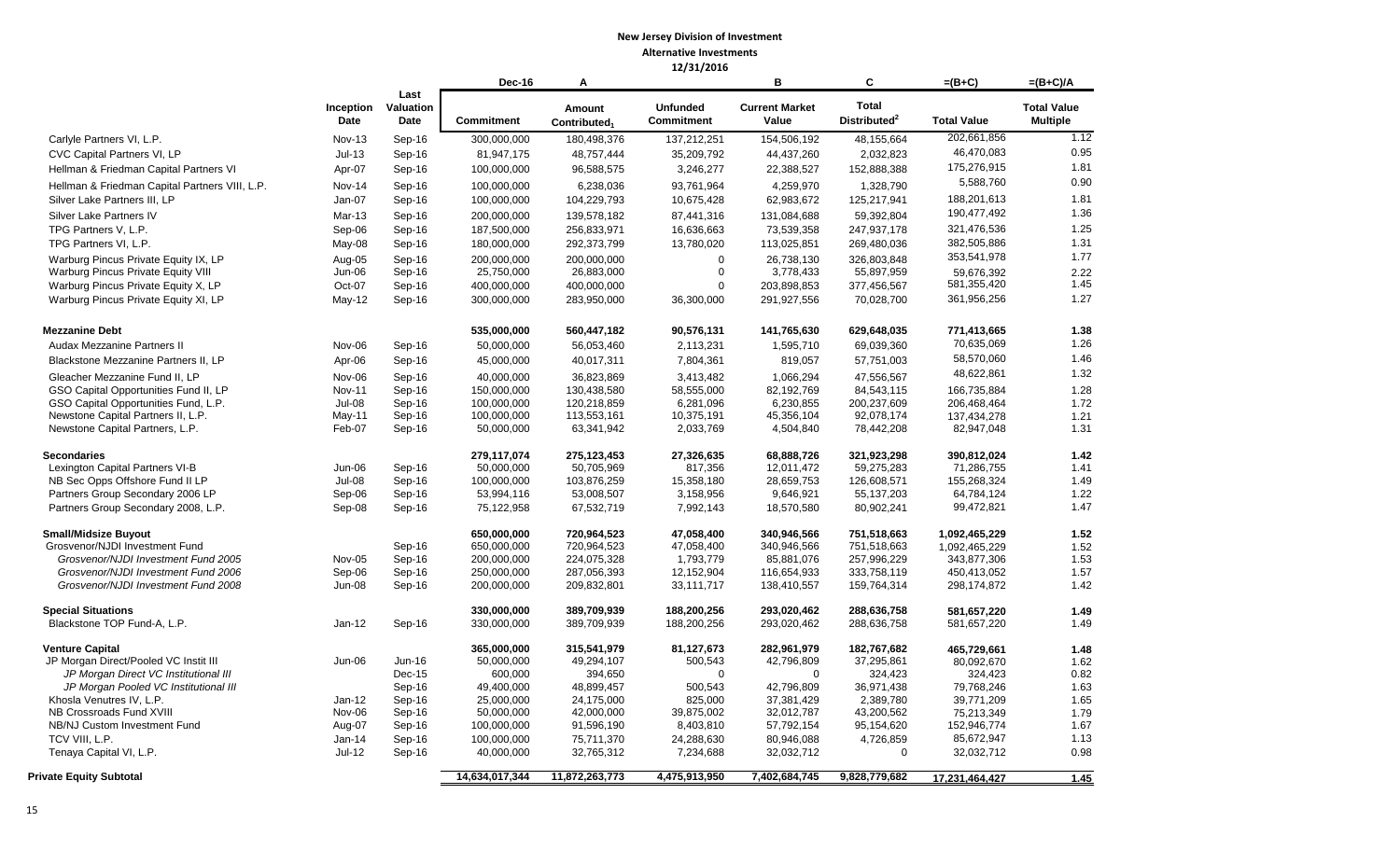|                                           |               |                   | Dec-16        | A                        |                          | B                       | C                        | =(B+C)             | $=(B+C)/A$         |
|-------------------------------------------|---------------|-------------------|---------------|--------------------------|--------------------------|-------------------------|--------------------------|--------------------|--------------------|
|                                           | Inception     | Last<br>Valuation |               | Amount                   | <b>Unfunded</b>          | <b>Current Market</b>   | <b>Total</b>             |                    | <b>Total Value</b> |
|                                           | Date          | Date              | Commitment    | Contributed <sub>1</sub> | <b>Commitment</b>        | Value                   | Distributed <sup>2</sup> | <b>Total Value</b> | <b>Multiple</b>    |
| <b>Debt</b>                               |               |                   | 1,553,099,169 | 1,155,035,434            | 435,241,791              | 447,683,027             | 1,151,472,334            | 1,599,155,361      | 1.38               |
| Blackstone RE Debt Strategies III, L.P.   | <b>Jun-16</b> | N/A               | 100,000,000   | 4,080,589                | 95,919,411               | 4.077.365               | $\mathbf 0$              | 4,077,365          | 1.00               |
| CT High Grade Partners II, LLC            | May-08        | Sep-16            | 664,065,200   | 572,861,303              | 108,661,385              | 174,811,792             | 635,337,288              | 810,149,080        | 1.41               |
| Lone Star Fund VII (U.S.) LP              | $May-11$      | Sep-16            | 300,000,000   | 283,944,335              | 18,490,651               | 30,055,543              | 476,454,477              | 506,510,019        | 1.78               |
| M&G Real Estate Debt Fund II, LP          | $Jul-13$      | Sep-16            | 107,317,199   | 78,661,045               | 33,565,269               | 57,895,241              | 15,930,119               | 73,825,359         | 0.94               |
| M&G Real Estate Debt Fund III. LP         | $Jul-13$      | Sep-16            | 181,716,770   | 156,799,001              | 36,130,825               | 118,615,375             | 22,164,175               | 140,779,550        | 0.90               |
| Och-Ziff RE Credit Parallel Fund B, L.P   | $May-16$      | Sep-16            | 100,000,000   | 18,654,807               | 82,508,604               | 16,842,805              | 1,163,411                | 18,006,216         | 0.97               |
| True North Real Estate Fund III, LP       | Sep-14        | Sep-16            | 100,000,000   | 40,034,354               | 59,965,646               | 45,384,905              | 422,866                  | 45,807,771         | 1.14               |
| <b>Equity</b>                             |               |                   | 5,524,912,690 | 4,116,590,928            | 1,992,160,748            | 2,835,971,111           | 2,832,375,192            | 5,668,346,304      | 1.38               |
| ARA Asia Dragon Limited                   | Sep-07        | Sep-16            | 100,000,000   | 92,842,000               | 7,158,000                | 424,927                 | 118,865,731              | 119,290,658        | 1.28               |
| Blackstone Property Global - NJ           | Oct-15        | Sep-16            | 150,000,000   | 142,435,598              | 7,564,402                | 140,575,674             | 1,482,422                | 142,058,096        | 1.00               |
| Blackstone Property Partners L.P.         | Jun-15        | Sep-16            | 50,000,000    | 50,000,000               | $\Omega$                 | 54,410,600              | 2,701,805                | 57,112,405         | 1.14               |
| Blackstone Real Estate Partners Asia LP   | $Jun-13$      | Sep-16            | 500,000,000   | 296,917,496              | 311,204,892              | 254, 147, 734           | 165,942,835              | 420.090.569        | 1.41               |
| Blackstone Real Estate V                  | Feb-06        | Sep-16            | 75,000,000    | 78,353,336               | 3,130,539                | 30,637,350              | 127,580,978              | 158,218,329        | 2.02               |
| <b>Blackstone Real Estate VI</b>          | Feb-07        | Sep-16            | 100,000,000   | 99.401.438               | 4,907,906                | 47,530,315              | 166,846,491              | 214,376,806        | 2.16               |
| Blackstone Real Estate Partners VI, Sec   | <b>Nov-11</b> | Sep-16            | 43,624,688    | 40,000,081               | 2,141,059                | 13,034,823              | 69,703,315               | 82,738,138         | 2.07               |
| <b>Blackstone Real Estate VII</b>         | Dec-11        | Sep-16            | 300,000,000   | 334,396,363              | 53,067,106               | 271,850,947             | 259,998,519              | 531,849,466        | 1.59               |
| <b>Blackstone Real Estate VIII</b>        | $Jan-15$      | Sep-16            | 100,000,000   | 41,671,433               | 67,169,476               | 38,228,355              | 10,719,464               | 48,947,819         | 1.17               |
| Blackstone TOP Fund - A (RE) L.P.         | $Jan-15$      |                   | 75.000.000    | 3,557,168                |                          |                         | $\Omega$                 | 3,893,558          | 1.09               |
| Carlyle Realty Partners V LP              | Feb-07        | Sep-16<br>Sep-16  | 100,000,000   | 122,742,600              | 71,442,832<br>22,102,319 | 3,893,558<br>29,096,627 | 141,710,451              | 170,807,078        |                    |
|                                           |               |                   |               |                          |                          |                         |                          |                    | 1.39               |
| Exeter - Core Industrial Venture Fund     | Apr-12        | Sep-16            | 200,000,000   | 182,630,250              | 17,369,750               | 544,061                 | 276,726,522              | 277,270,583        | 1.52               |
| Exeter Core Industrial Club Fund II, L.P. | Aug-16        | Sep-16            | 100,000,000   | 24,500,000               | 75,500,000               | 24,290,035              | 521,053                  | 24.811.088         | 1.01               |
| Hammes Partners II, L.P.                  | Mar-14        | Sep-16            | 100,000,000   | 62,343,203               | 37,656,797               | 58,852,383              | 5,828,242                | 64,680,625         | 1.04               |
| Heitman America Real Estate Trust, L.P.   | Jan-07        | Sep-16            | 100,000,000   | 100,000,000              | $\Omega$                 | 137,090,686             | 39,029,441               | 176,120,127        | 1.76               |
| KSL Capital Partners IV-A, L.P.           | $Jul-15$      | Sep-16            | 100,000,000   | 12,276,100               | 87,723,900               | 10,285,015              | $\Omega$                 | 10,285,015         | 0.84               |
| Lone Star Real Estate Fund II (U.S.) LP   | May-11        | Sep-16            | 100,000,000   | 88,609,832               | 11,390,168               | 16,806,510              | 118,275,338              | 135,081,848        | 1.52               |
| Lubert Adler Real Estate Fund VI-B        | Feb-11        | Sep-16            | 100,000,000   | 95,000,000               | 16,614,909               | 37,024,495              | 132,486,758              | 169,511,252        | 1.78               |
| Meyer Bergman Euro Retail Partners II-TE  | $Jul-14$      | Sep-16            | 58,738,397    | 54,405,076               | 4,333,321                | 47,101,808              | 9.769.504                | 56,871,313         | 1.05               |
| NJDOI/GMAM Core Plus RE Investment        | May-08        | Sep-16            | 81,500,000    | 70,582,173               | 19,788,473               | 19,896,264              | 95,636,974               | 115,533,237        | 1.64               |
| NJDOI/GMAM Opp RE Investment Program      | May-08        | Sep-16            | 25,000,000    | 17,170,335               | 7,829,665                | 9,518,204               | 20,173,973               | 29,692,177         | 1.73               |
| Northwood Real Estate Co-Invest           | Dec-12        | Sep-16            | 75,000,000    | 36,305,318               | 67,175,892               | 22,664,498              | 28,481,210               | 51,145,708         | 1.41               |
| Northwood RE Partners L.P., (Series III)  | Dec-12        | Sep-16            | 75,000,000    | 70,371,153               | 33,181,574               | 65,424,734              | 28,561,003               | 93,985,737         | 1.34               |
| Northwood RE Partners L.P., (Series IV)   | <b>Nov-13</b> | Sep-16            | 200,000,000   | 163,806,451              | 103,086,130              | 131,787,796             | 66,892,581               | 198.680.377        | 1.21               |
| OZNJ Real Estate Opportunities, LP        | Mar-13        | <b>Nov-16</b>     | 200,000,000   | 101,893,052              | 119,537,515              | 92,469,756              | 21,430,567               | 113,900,323        | 1.12               |
| Och-Ziff Real Estate Fund III, LP         | Aug-14        | Sep-16            | 100,000,000   | 33,382,450               | 68,584,416               | 33,528,123              | 2,520,200                | 36,048,323         | 1.08               |
| Perella Weinberg Real Estate Fund II LP   | $Jul-13$      | Sep-16            | 86,655,431    | 52,388,959               | 34,266,471               | 40,226,851              | 13,933,550               | 54,160,400         | 1.03               |
| Perella Weinberg Real Estate Fund III LP  | <b>Nov-15</b> | N/A               | 96,064,825    | 20,818,962               | 75,245,863               | 18,373,140              | $\Omega$                 | 18,373,140         | 0.88               |
| Prime Property Fund                       | Aug-07        | Sep-16            | 130,000,000   | 150,000,000              | $\Omega$                 | 114,202,888             | 73,445,510               | 187,648,398        | 1.25               |
| PRISA II                                  |               |                   | 60,000,000    | 100,000,000              | $\overline{0}$           | 63,634,323              | 55,738,553               | 119,372,876        | 1.19               |
|                                           | Jun-07        | Sep-16            |               |                          |                          |                         |                          |                    |                    |
| PRISA Real Estate Separate Account        | Dec-06        | Sep-16            | 265,000,000   | 300,000,000              | $\overline{0}$           | 221,058,411             | 147,146,668              | 368,205,079        | 1.23               |
| Prologis European Properties Fund II      | Sep-13        | Sep-16            | 183,329,350   | 183,329,350              | $\Omega$                 | 181,176,057             | 35,100,838               | 216,276,895        | 1.18               |
| RE Capital Asia Partners III, L.P.        | Aug-12        | Sep-16            | 80,000,000    | 64,434,380               | 21,175,507               | 29,195,550              | 54,123,584               | 83,319,134         | 1.29               |
| RE Capital Asia Partners IV, L.P.         | Dec-14        | Sep-16            | 100,000,000   | 39,062,563               | 60,937,437               | 33,490,917              | 1,487,794                | 34,978,711         | 0.90               |
| <b>TGM Apartment Partners</b>             | Aug-15        | Sep-16            | 300,000,000   | 116,464,740              | 183,535,260              | 114,996,469             | 1,364,031                | 116,360,500        | 1.00               |
| TPG Real Estate Partners II, L.P.         | Sep-15        | Sep-16            | 125,000,000   | 49,318,560               | 81,338,478               | 49,053,322              | 21,449,407               | 70,502,729         | 1.43               |
| TPG/NJ (RE) Partnership, LP               | Feb-13        | Sep-16            | 225,000,000   | 158,746,596              | 94,012,751               | 157,024,114             | 86,426,014               | 243,450,127        | 1.53               |
| Tucker Development/Acquisition Fund       | Oct-07        | $Jun-16$          | 50,000,000    | 50,000,000               | $\Omega$                 | 45,012,000              | $\Omega$                 | 45,012,000         | 0.90               |
| Warburg Pincus Real Estate Fund I         | Sep-06        | Sep-16            | 100,000,000   | 95,833,333               | $\Omega$                 | 31,774,161              | 113,055,167              | 144,829,328        | 1.51               |
| Westbrook Real Estate Fund VIII           | Feb-08        | Sep-16            | 100,000,000   | 110,980,414              | $\mathbf 0$              | 20,089,006              | 135,616,521              | 155,705,527        | 1.40               |
| Westbrook VII                             | Jan-07        | Sep-16            | 40,000,000    | 40,000,000               | $\Omega$                 | 14,281,050              | 38,472,731               | 52,753,781         | 1.32               |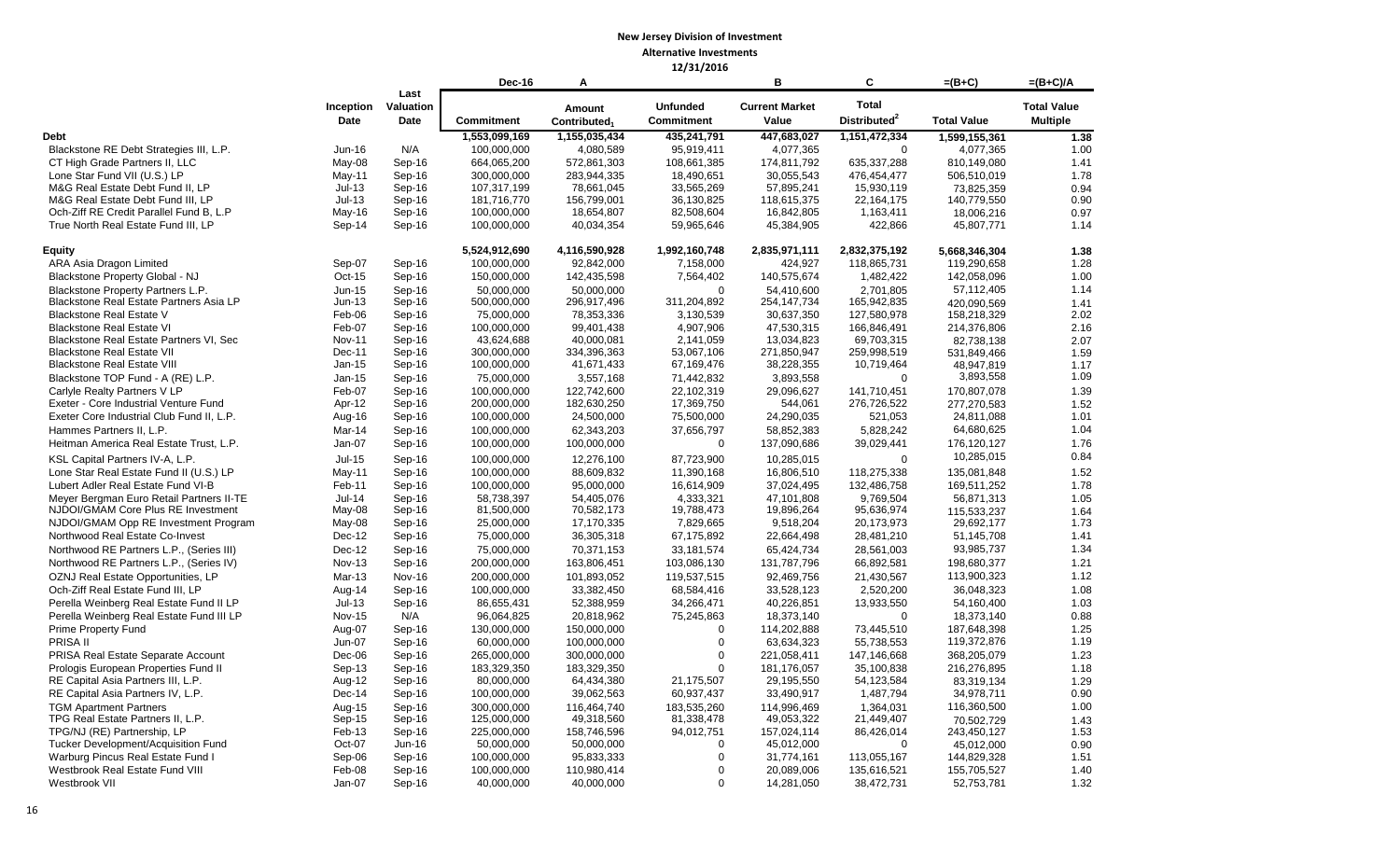|                                                                   |                   |                           | Dec-16                    | Α                                  | 14/31/4010                           | в                              | C                                        | $=(B+C)$                   | $=(B+C)/A$                            |
|-------------------------------------------------------------------|-------------------|---------------------------|---------------------------|------------------------------------|--------------------------------------|--------------------------------|------------------------------------------|----------------------------|---------------------------------------|
|                                                                   | Inception<br>Date | Last<br>Valuation<br>Date | <b>Commitment</b>         | Amount<br>Contributed <sub>1</sub> | <b>Unfunded</b><br><b>Commitment</b> | <b>Current Market</b><br>Value | <b>Total</b><br>Distributed <sup>2</sup> | <b>Total Value</b>         | <b>Total Value</b><br><b>Multiple</b> |
| Wheelock SREF NJ CO-Invest Feeder, LP                             | <b>Nov-12</b>     | N/A                       | 50,000,000                | 26,305                             | 49,973,695                           | 0                              | $\mathbf 0$                              | 0                          | N/A                                   |
| Wheelock Street Real Estate Fund, L.P.                            | Dec-11            | Sep-16                    | 100,000,000               | 96,274,787                         | 18,620,096                           | 33,818,257                     | 137,916,148                              | 171,734,405                | 1.78                                  |
| Wheelock Street Real Estate Fund II, L.P.                         | Apr-14            | Sep-16                    | 125,000,000               | 73,319,074                         | 53,394,148                           | 77,449,319                     | 5,213,301                                | 82,662,620                 | 1.13                                  |
| Wheelock Street Real Estate Fund V, L.P                           | Aug-16            | N/A                       | 100,000,000               | 0                                  | 100,000,000                          | 0                              | 0                                        | 0                          | N/A                                   |
| Real Estate Subtotal                                              |                   |                           | 7,078,011,859             | 5,271,626,362                      | 2,427,402,539                        | 3,283,654,138                  | 3,983,847,527                            | 7,267,501,665              | 1.38                                  |
| <b>Absolute Return</b>                                            |                   |                           | 810,000,000               | 765,000,000                        | 45,000,000                           | 664.437.297                    | 153,566,428                              | 818.003.726                | 1.07                                  |
| <b>Brevan Howard Fund Limited</b>                                 | <b>Nov-11</b>     | <b>Nov-16</b>             | 300,000,000               | 300,000,000                        | $\Omega$                             | 183,334,147                    | 128,566,428                              | 311,900,576                | 1.04                                  |
| Iquazu Partners, L.P.                                             | Dec-13            | <b>Nov-16</b>             | 150,000,000               | 105,000,000                        | 45,000,000                           | 122,246,460                    | $\mathbf 0$                              | 122,246,460                | 1.16                                  |
| MKP Opportunity Partners, L.P.                                    | Sep-12            | Nov-16                    | 360,000,000               | 360,000,000                        | $\Omega$                             | 358,856,690                    | 25,000,000                               | 383,856,690                | 1.07                                  |
| <b>Credit</b>                                                     |                   |                           | 2,050,000,000             | 1,925,000,000                      | 125,000,000                          | 1,780,849,732                  | 575,834,948                              | 2,356,684,679              | 1.22                                  |
| Canyon Value Realization Fund                                     | Jun-07            | <b>Nov-16</b>             | 75,000,000                | 75,000,000                         | $\mathbf 0$                          | 101,943,498                    | 33,621,789                               | 135,565,287                | 1.81                                  |
| Canyon Balanced Fund                                              | $Jul-11$          | Nov-16                    | 125,000,000               | 125,000,000                        | $\mathbf 0$                          | 137,046,116                    | 46,152,491                               | 183,198,608                | 1.47                                  |
| Claren Road Credit Master Fund, Ltd.                              | Jun-12            | <b>Nov-16</b>             | 250,000,000               | 250,000,000                        | $\mathbf 0$                          | 31,969,293                     | 187,702,820                              | 219,672,113                | 0.88                                  |
| Chatham Fund, LP                                                  | Dec-14            | <b>Nov-16</b>             | 300,000,000               | 300,000,000                        | $\Omega$                             | 392,512,800                    | 0                                        | 392,512,800                | 1.31                                  |
| GSO Credit Partners - A, L.P.                                     | Mar-12            | <b>Nov-16</b>             | 600,000,000               | 475,000,000                        | 125,000,000                          | 679,258,075                    | $\mathbf 0$                              | 679,258,075                | 1.43                                  |
| GSO Special Situations Fund, L.P.                                 | Feb-12            | Oct-16                    | 100,000,000               | 100,000,000                        | $\Omega$                             | 99,968,455                     | 24,211,318                               | 124, 179, 773              | 1.24                                  |
| Lazard Rathmore Fund, Ltd.                                        | Aug-12            | Jun-16                    | 150,000,000               | 150,000,000                        | $\Omega$                             | 0                              | 156,528,175                              | 156,528,175                | 1.04                                  |
| Regiment Capital Ltd. Fund                                        | Dec-11            | Nov-16                    | 150,000,000               | 150,000,000                        | 0                                    | 5,413,695                      | 127,618,354                              | 133,032,049                | 0.89                                  |
| Solus Opportunities Fund 3, LP                                    | Apr-14            | <b>Nov-16</b>             | 300.000.000               | 300,000,000                        | 0                                    | 332,737,800                    | $\mathbf 0$                              | 332,737,800                | 1.11                                  |
| <b>Distressed</b>                                                 |                   |                           | 350,000,000               | 450,000,000                        | 0                                    | 253,568,925                    | 406,752,096                              | 660,321,021                | 1.47                                  |
| Centerbridge Credit Partners                                      | Oct-07            | <b>Nov-16</b>             | 200,000,000               | 200,000,000                        | 0                                    | 230,665,581                    | 79,856,028                               | 310,521,609                | 1.55                                  |
| <b>King Street Capital</b>                                        | Feb-07            | <b>Nov-16</b>             | 150,000,000               | 150,000,000                        | 0                                    | 19,613,709                     | 225,328,014                              | 244,941,724                | 1.63                                  |
| Marathon Special Opp Fund, LTD                                    | $Jul-08$          | <b>Nov-16</b>             | $\mathbf 0$               | 100,000,000                        | 0                                    | 3,289,635                      | 101,568,054                              | 104,857,689                | 1.05                                  |
| <b>Equity Long/ Short</b>                                         |                   |                           | 1,275,000,000             | 1,000,314,183                      | 275,123,621                          | 931,253,944                    | 346,264,379                              | 1,277,518,323              | 1.28                                  |
| Bay Pond Partners, L.P.                                           | Apr-12            | <b>Nov-16</b>             | 200,000,000               | 200,000,000                        | $\mathbf 0$                          | 186,414,000                    | 50,000,000                               | 236,414,000                | 1.18                                  |
| Cadian Fund, L.P.                                                 | May-12            | <b>Nov-16</b>             | 100,000,000               | 100,000,000                        | $\Omega$                             | 122,138,400                    | 0                                        | 122,138,400                | 1.22                                  |
| Omega Overseas Partners Ltd. Class-B                              | Jan-07            | Nov-16                    | 225,000,000               | 150,000,000                        | 75,000,000                           | 69,785,292                     | 144,000,000                              | 213,785,292                | 1.43                                  |
| Scopia PX, LLC                                                    | $Jan-13$          | <b>Nov-16</b>             | 250,000,000               | 250,000,000                        | $\mathbf 0$                          | 275,286,500                    | $\Omega$                                 | 275,286,500                | 1.10                                  |
| ValueAct Capital Partners II, L.P.                                | Nov-11            | <b>Nov-16</b>             | 150,000,000               | 150,000,000                        | $\Omega$                             | 271,545,600                    | $\mathbf 0$                              | 271,545,600                | 1.81                                  |
| ValueAct Co-Invest International LP                               | $Jun-13$          | Nov-16                    | 200,000,000               | 50,314,183                         | 150,123,621                          | 0                              | 36,230,431                               | 36,230,431                 | 0.72                                  |
| Visium Balanced Offshore Fund, Ltd                                | Aug-12            | Sep-16                    | 150,000,000               | 100,000,000                        | 50,000,000                           | 6,084,152                      | 116,033,948                              | 122,118,100                | 1.22                                  |
| <b>Event Driven</b>                                               |                   |                           | 1,400,000,000             | 1,569,895,176                      | 218,700,411                          | 1,332,743,009                  | 648,314,410                              | 1,981,057,419              | 1.26                                  |
| Cevian Capital II, L.P.                                           | Apr-12            | <b>Nov-16</b>             | 150,000,000               | 150,000,000                        | $\Omega$                             | 170,476,890                    | 28.627.680                               | 199,104,570                | 1.33                                  |
| Davidson Kempner Institutional Partners, L.P                      | Dec-06            | Nov-16                    | 150,000,000               | 150,000,000                        | $\Omega$                             | 247,193,400                    | 0                                        | 247,193,400                | 1.65                                  |
| Elliott Associates, L.P.<br>JANA Strategic Investment Fund II, LP | Apr-12            | Sep-16                    | 200,000,000               | 200,000,000                        | $\Omega$<br>218,700,411              | 234,519,000                    | $\Omega$                                 | 234,519,000                | 1.17                                  |
|                                                                   | Jun-13            | Nov-16                    | 300,000,000               | 469,895,176                        |                                      | 93,653,979                     | 388,327,253                              | 481,981,232<br>285,496,257 | 1.03<br>1.43                          |
| Pershing Square LP                                                | Apr-10            | <b>Nov-16</b>             | 200,000,000               | 200,000,000                        | 0                                    | 89,372,254                     | 196,124,003                              | 138,410,000                | 1.11                                  |
| Starboard Leaders Fund LP<br>Starboard Value and Opportunity LP   | Mar-14            | <b>Nov-16</b><br>Nov-16   | 125,000,000<br>75,000,000 | 125,000,000<br>75,000,000          | 0<br>0                               | 138,410,000                    | 0<br>0                                   |                            |                                       |
| Third Point Offshore Fund, LTD.                                   | Mar-14<br>Apr-11  | Nov-16                    | 100,000,000               | 100,000,000                        | 0                                    | 89,916,450<br>142,697,410      | 10,235,474                               | 89,916,450<br>152,932,884  | 1.20<br>1.53                          |
| York Capital Management, LP                                       | Feb-07            | Nov-16                    | 100,000,000               | 100,000,000                        | $\mathbf 0$                          | 126,503,625                    | 25,000,000                               | 151,503,625                | 1.52                                  |
| <b>Fund of Funds</b>                                              |                   |                           | 2,210,000,000             | 2,151,258,928                      | 58,741,072                           | 2,164,998,970                  | 667,241,963                              | 2,832,240,933              | 1.32                                  |
|                                                                   |                   |                           |                           |                                    |                                      |                                |                                          |                            |                                       |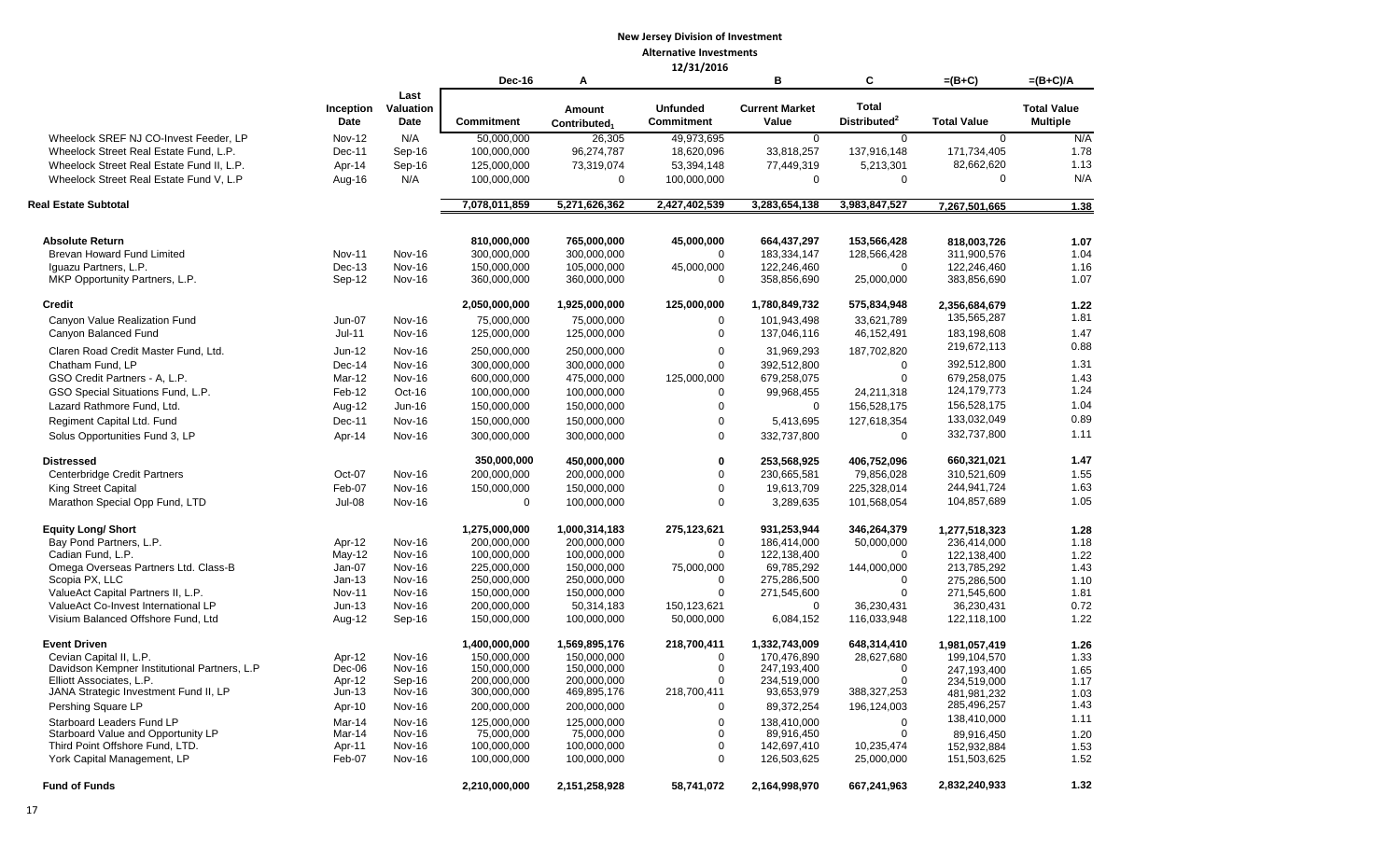|                                         |               |               | Dec-16            | Α                        |                   | в                     | C                        | $=(B+C)$           | $=(B+C)/A$         |
|-----------------------------------------|---------------|---------------|-------------------|--------------------------|-------------------|-----------------------|--------------------------|--------------------|--------------------|
|                                         | Inception     | Valuation     |                   | Amount                   | <b>Unfunded</b>   | <b>Current Market</b> | Total                    |                    | <b>Total Value</b> |
|                                         | Date          | Date          | Commitment        | Contributed <sub>1</sub> | <b>Commitment</b> | Value                 | Distributed <sup>2</sup> | <b>Total Value</b> | <b>Multiple</b>    |
| AIMS/NJ Multi-Strategy Portfolio, LLC   | Aug-06        | Nov-16        | 550,000,000       | 550,000,000              | $\overline{0}$    | 706,272,435           | 64,455,035               | 770,727,470        | 1.40               |
| Arden Garden State NJ Fund LP.          | Jun-06        | Nov-16        | 500,000,000       | 500,000,000              | $\mathbf 0$       | 200,217,669           | 358,804,258              | 559,021,927        | 1.12               |
| Protege Partners, LP                    | <b>Jun-07</b> | Nov-16        | 150,000,000       | 150,000,000              | $\mathbf 0$       | 79,271,544            | 108,000,000              | 187,271,544        | 1.25               |
| Woodley Park NJ, L.P.                   | Aug-06        | Oct-16        | 810,000,000       | 751,258,928              | 58,741,072        | 1,093,611,166         | 29,590,586               | 1,123,201,752      | 1.50               |
| Reservoir Strategic Partners Fund, LP   | $Jul-11$      | <b>Nov-16</b> | 200,000,000       | 200,000,000              | 0                 | 85,626,156            | 106,392,084              | 192,018,240        | 0.96               |
| <b>Global Macro</b>                     |               |               | 550,000,000       | 550,000,000              | $\bf{0}$          | 569,941,575           | 25,000,000               | 594,941,575        | 1.08               |
| Lynx Common (Bermuda) Ltd.              | Mar-11        | <b>Nov-16</b> | 200,000,000       | 200,000,000              | $\boldsymbol{0}$  | 187,024,425           | 25,000,000               | 212,024,425        | 1.06               |
| Winton Futures Fund                     | Jan-11        | Nov-16        | 350,000,000       | 350,000,000              | $\mathbf 0$       | 382,917,150           | $\mathbf 0$              | 382,917,150        | 1.09               |
| <b>Multi-Strategy</b>                   |               |               | 500,000,000       | 650,000,000              | $\bf{0}$          | 243,571,561           | 555,216,012              | 798,787,573        | 1.23               |
| AG Garden Partners, LP                  | Mar-06        | Nov-16        | 0                 | 150,000,000              | 0                 | 2,730,365             | 158,771,000              | 161,501,365        | 1.08               |
| Farallon Capital Inst. Partners, L.P.   | <b>Jun-07</b> | Nov-16        | 150,000,000       | 150,000,000              | $\mathbf 0$       | 5,912,099             | 160,416,449              | 166,328,548        | 1.11               |
| Laurion Capital Global Markets Fund     | $Sep-15$      | N/A           | 100,000,000       | 100,000,000              | 0                 | $\Omega$              | 93,736,127               | 93,736,127         | 0.94               |
| Laurion Capital Ltd.                    | $Jul-15$      | Nov-16        | 100,000,000       | 100,000,000              | $\boldsymbol{0}$  | 103,770,400           | $\mathbf 0$              | 103,770,400        | 1.04               |
| OZ Domestic Partners II, Ltd.           | Jun-06        | <b>Nov-16</b> | 150,000,000       | 150,000,000              | 0                 | 131,158,697           | 142,292,436              | 273,451,133        | 1.82               |
| <b>Hedge Fund Subtotal</b>              |               |               | 9,145,000,000     | 9,061,468,287            | 722,565,104       | 7,941,365,012         | 3,378,190,237            | 11,319,555,248     | 1.25               |
|                                         |               |               |                   |                          |                   |                       |                          |                    |                    |
| Aether Real Assets III Surplus, LP      | <b>Nov-13</b> | Sep-16        | 100,000,000       | 67,477,995               | 33,394,573        | 73,518,922            | 872,568                  | 74,391,490         | 1.10               |
| Aether Real Assets III, LP              | <b>Nov-13</b> | Sep-16        | 30,000,000        | 17,017,854               | 13,406,839        | 18,521,306            | 424,693                  | 18,945,999         | 1.11               |
| Blackstone Energy Partners, L.P.        | Mar-12        | Sep-16        | 150,000,000       | 181,246,460              | 14,569,615        | 157,221,948           | 78,587,215               | 235,809,163        | 1.30               |
| Blackstone Energy Partners II, L.P.     | May-15        | Sep-16        | 80,000,000        | 7,874,094                | 72,125,906        | 7,590,131             | 28,259                   | 7,618,390          | 0.97               |
| <b>Blackstone Resources Select Fund</b> | Aug-11        | <b>Nov-16</b> | 250,000,000       | 250,000,000              | $\mathbf 0$       | 145,832,250           | $\Omega$                 | 145,832,250        | 0.58               |
| Blackstone TOP Fund - A, L.P.           | $Jul-12$      | Sep-16        | 620,093,499       | 724,831,206              | 96,752,801        | 514,277,825           | 288,370,474              | 802,648,299        | 1.11               |
| Brookfield Capital Partners IV, L.P.    | May-16        | Sep-16        | 150,000,000       | 49,015,003               | 103,491,840       | 50,458,806            | 5,737,862                | 56,196,668         | 1.15               |
| BX NJ Co-Invest, L.P.                   | Aug-12        | Sep-16        | 21,163,690        | 21,163,690               | $\mathbf 0$       | 49,520,940            | 16,569,952               | 66,090,892         | 3.12               |
| Gresham Commodity Fund (ETAP)           | Feb-08        | Nov-16        | 200,000,000       | 200,000,000              | $\Omega$          | 96,580,600            | $\Omega$                 | 96,580,600         | 0.48               |
| Gresham Commodity Fund (TAP)            | Nov-07        | <b>Nov-16</b> | 200,000,000       | 200,000,000              | $\Omega$          | 58,017,250            | 75,000,000               | 133,017,250        | 0.67               |
| GSO Energy Partners - A, L.P.           | Mar-12        | Sep-16        | 650,000,000       | 487,179,375              | 348,878,167       | 354,487,746           | 186,057,542              | 540,545,288        | 1.11               |
| Hitecvision VII, L.P.                   | Apr-14        | Sep-16        | 100,000,000       | 35,814,514               | 64,185,486        | 37,612,438            | 0                        | 37,612,438         | 1.05               |
| NJ/HV Resource Opportunities, L.P.      | Jun-15        | Sep-16        | 150,000,000       | 18,274,731               | 133,038,984       | 16,106,288            | 1,313,715                | 17,420,003         | 0.95               |
| OZ Energy Partners Parallel B, L.P.     | May-16        | Sep-16        | 100,000,000       | 12,858,893               | 87,141,107        | 13,909,657            | $\Omega$                 | 13,909,657         | 1.08               |
| OZNJ Real Asset Opportunities, LP       | $Mar-13$      | Nov-16        | 200,000,000       | 124,716,381              | 79,193,196        | 182,074,278           | 3,909,577                | 185,983,855        | 1.49               |
| RC Woodley Park, LP                     | May-11        | Oct-16        | 135,000,000       | 135,000,000              | $\Omega$          | 18,469                | 89,569,359               | 89,587,828         | 0.66               |
| <b>Sheridan Production Partners I</b>   | Aug-07        | Sep-16        | 50,000,000        | 60,525,000               | $\Omega$          | 34,912,991            | 43,625,000               | 78,537,991         | 1.30               |
| Sheridan Production Partners II-B, L.P  | <b>Nov-10</b> | Sep-16        | 100,000,000       | 100,000,000              | $\Omega$          | 71,032,000            | 7,000,000                | 78,032,000         | 0.78               |
| Tenaska Power Fund II, L.P.             | Sep-08        | Sep-16        | 100,000,000       | 88,381,323               | 11,618,677        | 4,444,550             | 78,620,112               | 83,064,662         | 0.94               |
| Warburg Pincus Energy, L.P.             | May-14        | Sep-16        | 100,000,000       | 32,200,000               | 67,800,000        | 30,001,964            | $\mathbf 0$              | 30,001,964         | 0.93               |
| <b>Real Assets Subtotal</b>             |               |               | 3,486,257,189     | 2,813,576,519            | 1,125,597,192     | 1,916,140,358         | 875,686,328              | 2,791,826,686      | 0.99               |
| <b>Grand Total</b>                      |               |               | 34, 343, 286, 392 | 29,018,934,940           | 8,751,478,785     | 20,543,844,253        | 18,066,503,773           | 38,610,348,026     | 1.33               |
|                                         |               |               |                   |                          |                   |                       |                          |                    |                    |

1. Amount Contributed does not include adjustment for portion of total distributions that are recallable. Contributions does include return of unused funded capital.

2. Total distributed include recallable portion of proceeds.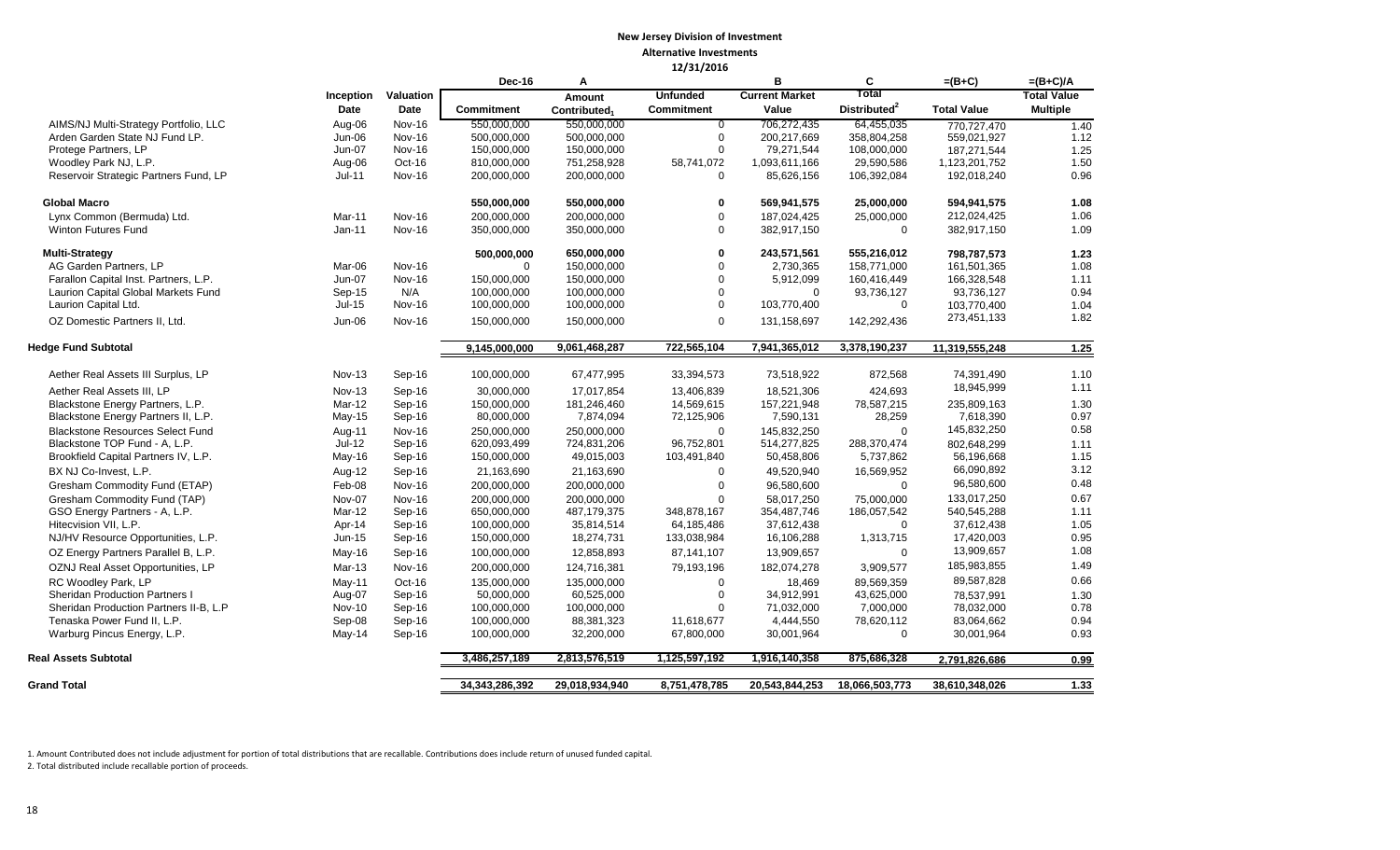#### **New Jersey Division of Investment Global Diversified Credit 12/31/16**

#### **Global Diversified Credit as of December 31, 2016**

Presents underlying fund level information including the Portfolio's original commitments, funded amounts to date, remaining commitments and the distributions to date.

|                                             |                       |                                  | Dec-16            | A                                  |                                      | в                              | C                                        | $=(B+C)$           | $=(B+C)/A$                            |
|---------------------------------------------|-----------------------|----------------------------------|-------------------|------------------------------------|--------------------------------------|--------------------------------|------------------------------------------|--------------------|---------------------------------------|
|                                             | <b>Inception Date</b> | Last<br><b>Valuation</b><br>Date | <b>Commitment</b> | Amount<br>Contributed <sub>1</sub> | <b>Unfunded</b><br><b>Commitment</b> | <b>Current Market</b><br>Value | <b>Total</b><br>Distributed <sup>2</sup> | <b>Total Value</b> | <b>Total Value</b><br><b>Multiple</b> |
| <b>BlackRock Credit Investors</b>           | Oct-07                | Jun-16                           | 400,000,000       | 400,000,000                        | $\Omega$                             |                                | 383,224,897                              | 383,224,897        | 0.96                                  |
| <b>BlackRock Credit Investors Co-Invest</b> | Oct-09                | Jun-16                           | 144,000,000       | 144,000,000                        |                                      |                                | 262,082,589                              | 262,082,589        | 1.82                                  |
| Blackstone TORO Fund - A L.P.               | Apr-16                | Sep-16                           | 250,000,000       | 101,301,825                        | 148,698,175                          | 99,903,353                     | 0                                        | 99,903,353         | 0.99                                  |
| Cerberus NJ Credit Opportunities Fund, L.P. | Apr-12                | Nov-16                           | 300,000,000       | 321,268,657                        | 46,393,035                           | 362,037,184                    | 67,661,692                               | 429,698,875        | 1.34                                  |
| Golden Tree Opportunities LP-Class D        | Sep-07                | Nov-16                           | 250,000,000       | 249,500,000                        | 500,000                              | 476,438,166                    | 4,676,086                                | 481,114,252        | 1.93                                  |
| Knight TAO, L.P.                            | $Oct-14$              | Sep-16                           | 700,000,000       | 329,892,217                        | 370,107,783                          | 355,924,612                    | 3,332,582                                | 359,257,194        | 1.09                                  |
| Knight/TPG NPL - C, L.P.                    | Mar-12                | Sep-16                           | 70,382,674        | 78,556,376                         | 5,000,000                            | 28,399,980                     | 91,157,887                               | 119,557,867        | 1.52                                  |
| Knight/TPG NPL - R, L.P.                    | Mar-12                | Sep-16                           | 59,054,236        | 55,554,236                         | 3,500,000                            | 6,525,431                      | 76,658,143                               | 83,183,574         | 1.50                                  |
| NJ/TCW Direct Lending LLC                   | Feb-16                | Sep-16                           | 150,000,000       | 40,689,000                         | 109,311,000                          | 40,956,327                     |                                          | 40,956,327         | 1.01                                  |
| Owl Rock Capital Corporation                | Sep-16                | N/A                              | 400,000,000       | 72,194,833                         | 327,805,167                          | 72,194,833                     |                                          | 72,194,833         | 1.00                                  |
| Owl Rock Capital Holdings LLC               | Sep-16                | N/A                              | 788,187           | 788,187                            | $\Omega$                             | 788,187                        |                                          | 788,187            | 1.00                                  |
| OZSC, LP                                    | Apr-10                | Nov-16                           | 350,000,000       | 454,572,090                        | 286,110,027                          | 662,022,155                    | 390,682,116                              | 1,052,704,271      | 2.32                                  |
| OZSC II, LP                                 | Mar-13                | Nov-16                           | 650,000,000       | 510,218,268                        | 173,030,647                          | 564,821,862                    | 33,248,915                               | 598,070,776        | 1.17                                  |
| <b>OZNJ Private Opportunities LP</b>        | Mar-13                | Nov-16                           | 400,000,000       | 575,977,521                        | 208,867,198                          | 255,368,635                    | 384,844,719                              | 640,213,354        | 1.11                                  |
| <b>TCW Direct Lending LLC</b>               | Mar-15                | Sep-16                           | 150,000,000       | 81,417,668                         | 73,331,596                           | 70,114,562                     | 13,293,093                               | 83,407,655         | 1.02                                  |
| TPG Opportunities Partners III (A), LP      | Apr-14                | Sep-16                           | 100,000,000       | 40,770,578                         | 60,533,758                           | 44,367,476                     | 1,318,644                                | 45,686,120         | 1.12                                  |
| Total                                       |                       |                                  | 4,374,225,097     | 3,456,701,455                      | 1,813,188,386                        | 3.039,862,761                  | 1,712,181,363                            | 4,752,044,124      | 1.37                                  |

1. Amount Contributed does not include adjustment for portion of total distributions that are recallable. Contributions does include return of unused funded capital.

2. Total distributed include recallable portion of proceeds.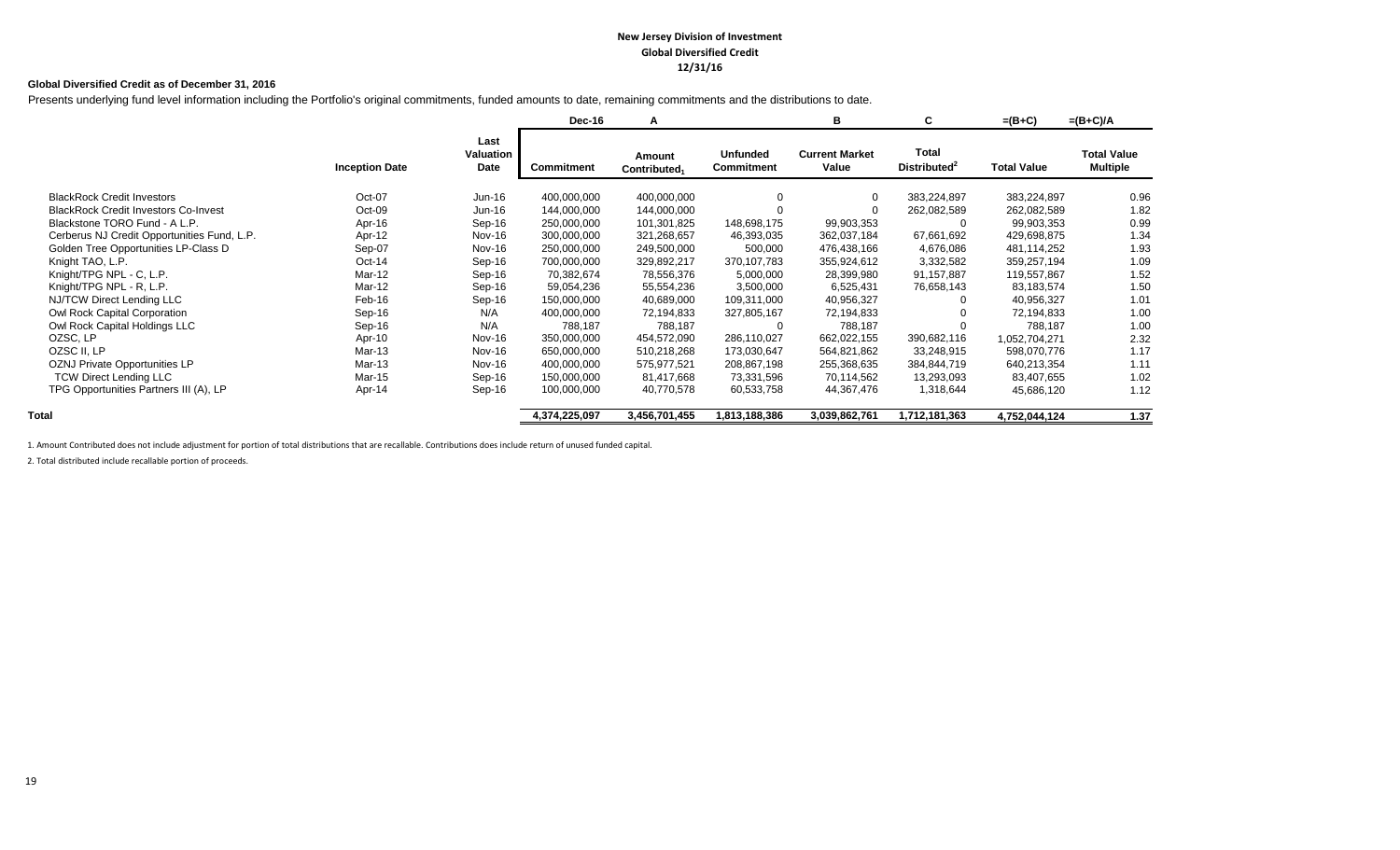# **New Jersey Division of Investment Opportunistic Investments**

# **12/31/16 Opportunistic Investments as of December 31, 2016**

Presents underlying fund level information including the Portfolio's original commitments, funded amounts to date, remaining commitments and the distributions to date.

|                            |                       |                           | Dec-16      |                                           |                                      | в                              |                                          | $=(B+C)$           | $=(B+C)/A$                            |
|----------------------------|-----------------------|---------------------------|-------------|-------------------------------------------|--------------------------------------|--------------------------------|------------------------------------------|--------------------|---------------------------------------|
|                            | <b>Inception Date</b> | Last<br>Valuation<br>Date | Commitment  | <b>Amount</b><br>Contributed <sub>1</sub> | <b>Unfunded</b><br><b>Commitment</b> | <b>Current Market</b><br>Value | <b>Total</b><br>Distributed <sup>2</sup> | <b>Total Value</b> | <b>Total Value</b><br><b>Multiple</b> |
| Dyal NJ Investors, L.P.    | $Oct-12$              | Sep-16                    | 200,000,000 | 199,962,990                               | 26,612,150                           | 156,188,122                    | 87,815,831                               | 244,003,952        | 1.22                                  |
| Dyal II NJ Investors, L.P. | <b>Jul-14</b>         | $Sep-16$                  | 250,000,000 | 109,412,287                               | 148,542,361                          | 90,504,214                     | 19,701,954                               | 110,206,168        | 1.01                                  |
| Dyal III US Investors LP   | $Dec-15$              | $Jun-16$                  | 200,000,000 | 35,500,000                                | 168,427,004                          | 30,207,128                     | 5,395,165                                | 35,602,292         | 1.00                                  |
| Total                      |                       |                           | 650,000,000 | 344,875,278                               | 343,581,515                          | 276,899,464                    | 112,912,949                              | 389,812,413        | 1.13                                  |

1. Amount Contributed does not include adjustment for portion of total distributions that are recallable. Contributions does include return of unused funded capital.

2. Total distributed include recallable portion of proceeds.